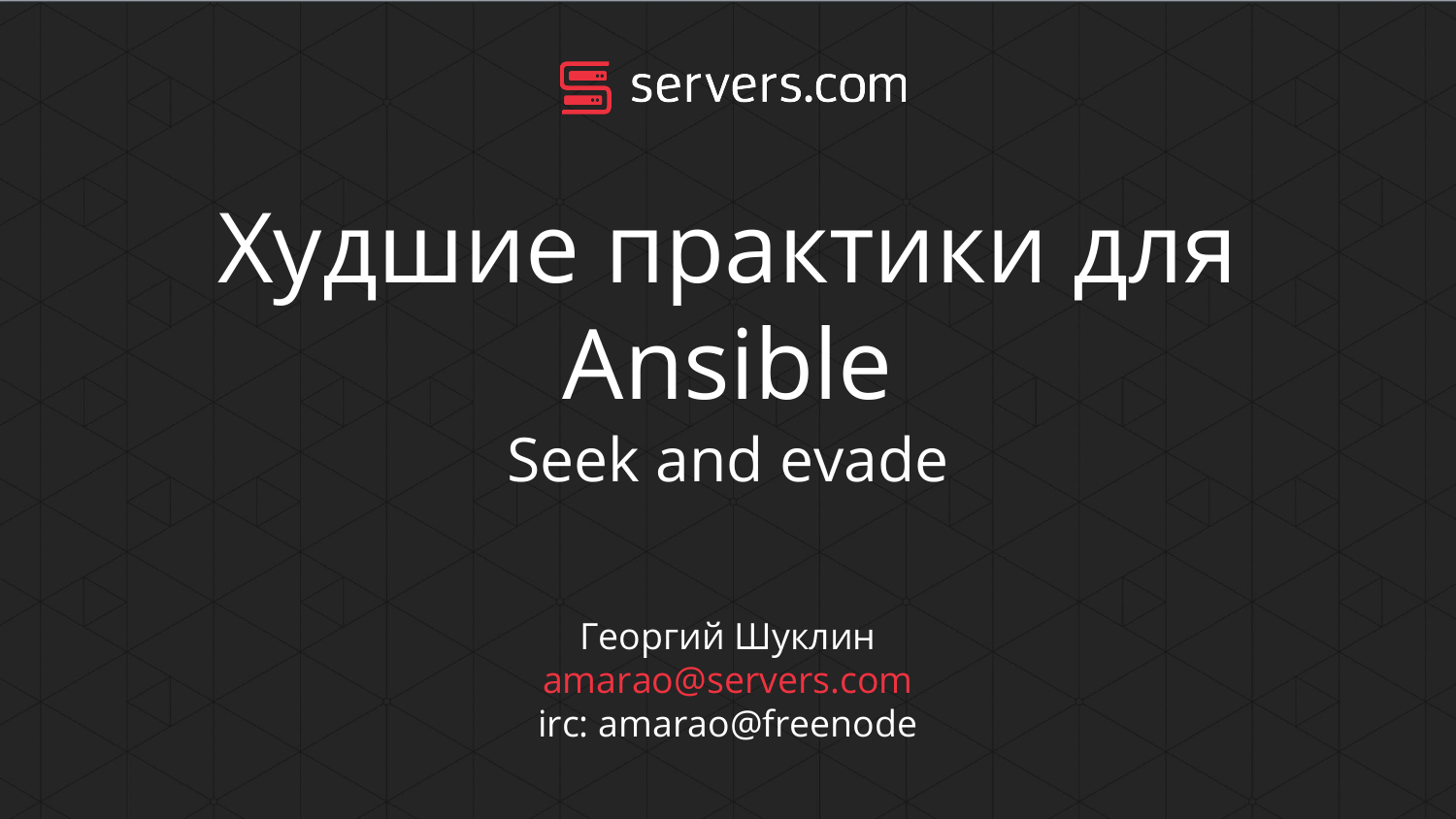

[WARNING]: provided hosts list is empty, only localhost is available. Note that the implicit localhost does not match 'all'

PLAY [localhost] \*\*\*\*\*\*\*\*\*\*\*\*

An exception occurred during task execution. To see the full traceback, use -vvv. The error was: Exception: Hello there fatal: [localhost]: FAILED! => {"changed": false, "module stderr": "Traceback (most recent call last):\n File \"/home/amarao/.ansibl e/tmp/ansible-tmp-1574886954.9206996-28500157379286/AnsiballZ ip link.py\", line 102, in <module>\n ansiballz main()\n File \"/h ome/amarao/.ansible/tmp/ansible-tmp-1574886954.9206996-28500157379286/AnsiballZ ip link.py\", line 94, in ansiballz main\n invoke module(zipped mod, temp path, ANSIBALLZ PARAMS)\n File \"/home/amarao/.ansible/tmp/ansible-tmp-1574886954.9206996-28500157379286/An siballZ ip link.py\", line 40, in invoke module\n runpy.run module(mod name='ansible.modules.net tools.ip link', init qlobals=None , run name=' main ', alter sys=True)\n File \"/usr/lib/python3.7/runpy.py\", line 205, in run module\n return run module code( code, init globals, run name, mod spec)\n File \"/usr/lib/python3.7/runpy.py\", line 96, in run module code\n mod name, mod spec , pkg name, script name)\n File \"/usr/lib/python3.7/runpy.py\", line 85, in run code\n exec(code, run globals)\n File \"/tmp/a nsible ip link payload pfclrclo/ansible ip link payload.zip/ansible/modules/net tools/ip link.py\", line 305, in <module>\n File \"/ tmp/ansible ip link payload pfclrclo/ansible ip link payload.zip/ansible/modules/net tools/ip link.py\", line 301, in main\n File \" /tmp/ansible ip link payload pfclrclo/ansible ip link payload.zip/ansible/modules/net tools/ip link.py\", line 277, in run\nException : Hello there\n", "module stdout": "", "msq": "MODULE FAILURE\nSee stdout/stderr for the exact error", "rc": 1}

| localhost |  | :ok=0 changed=0 unreachable=0 failed=1 skipped=0 rescued=0 ignored=0 |  |  |
|-----------|--|----------------------------------------------------------------------|--|--|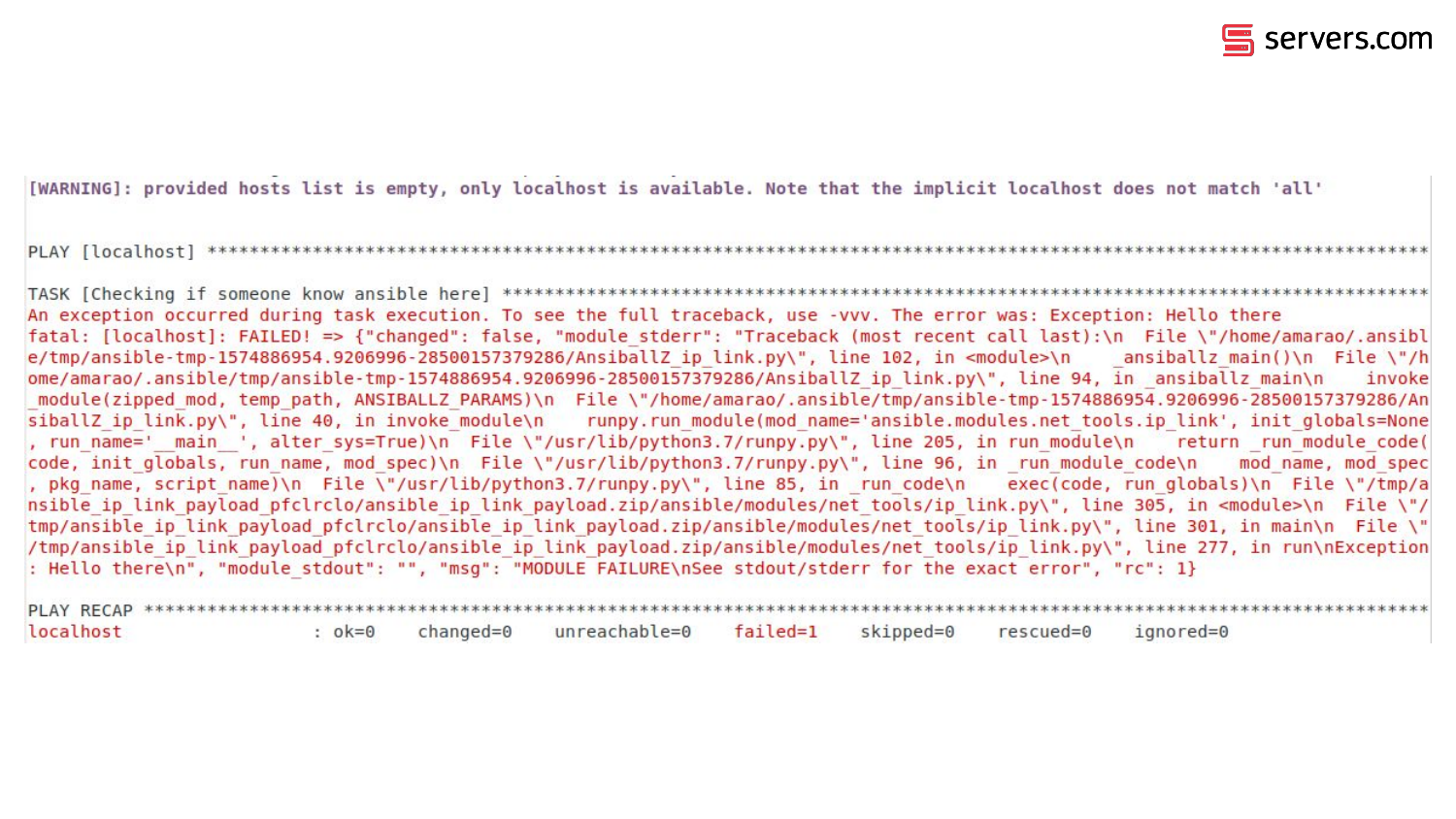

### **Servers.com это:**

- High-end хостинг с фокусом на baremetal
- Десятки тысяч серверов
- Пятнадцать дата-центров по всему миру
- Трансконтинентальные приватные сети
- Публичное и частные облака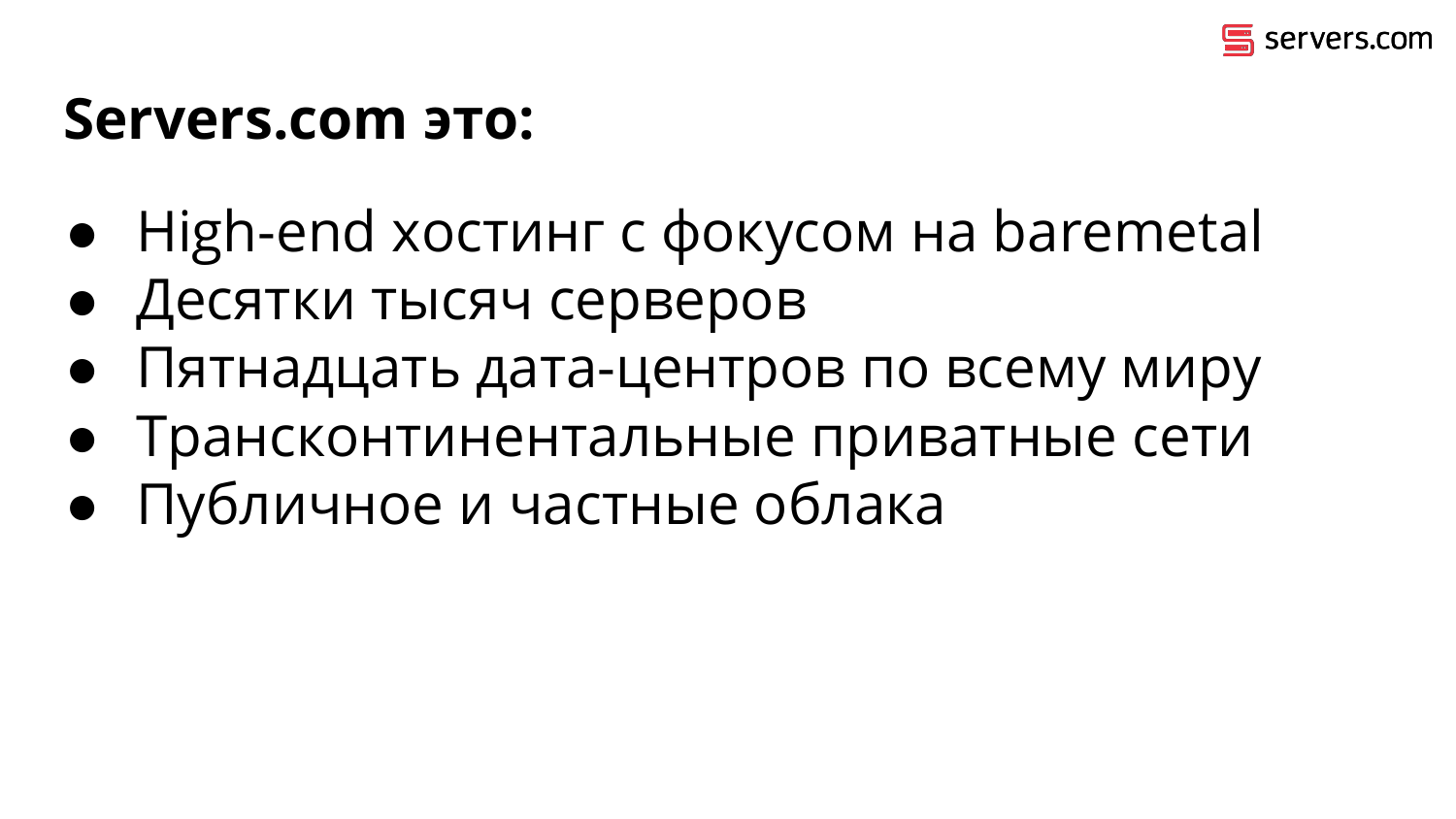

## **Почему Ansible?**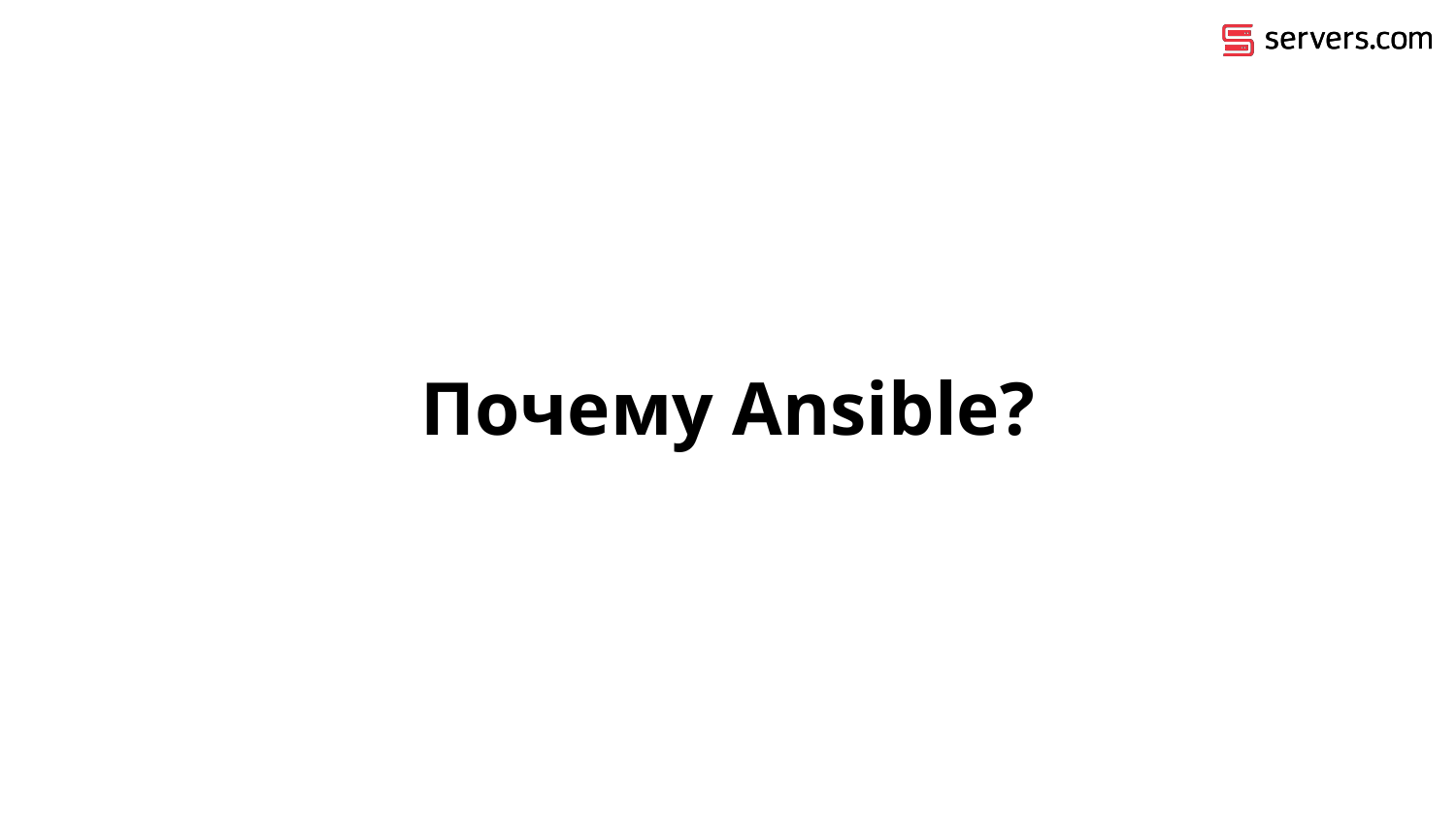

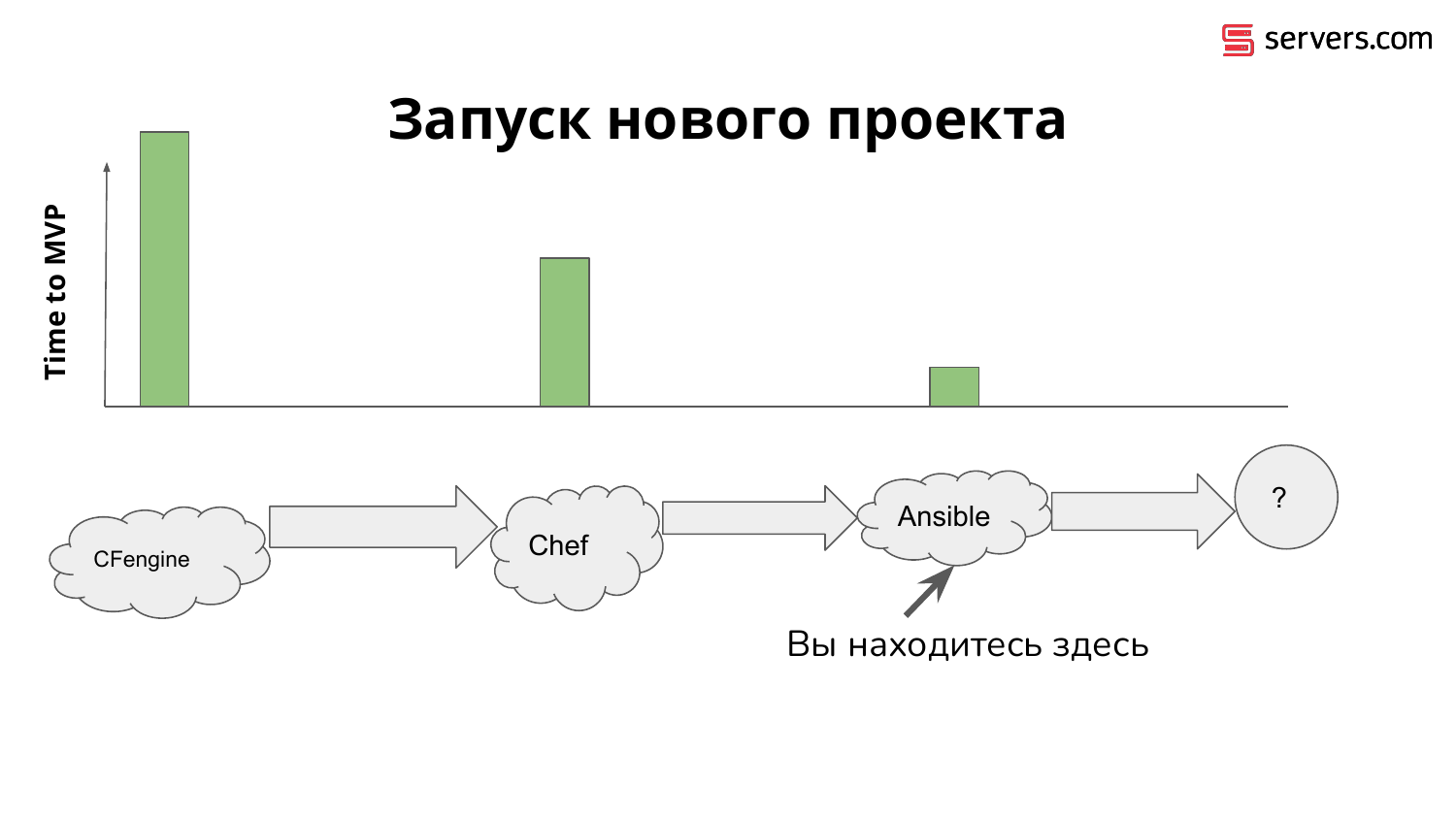

# Развитие проекта Time to double





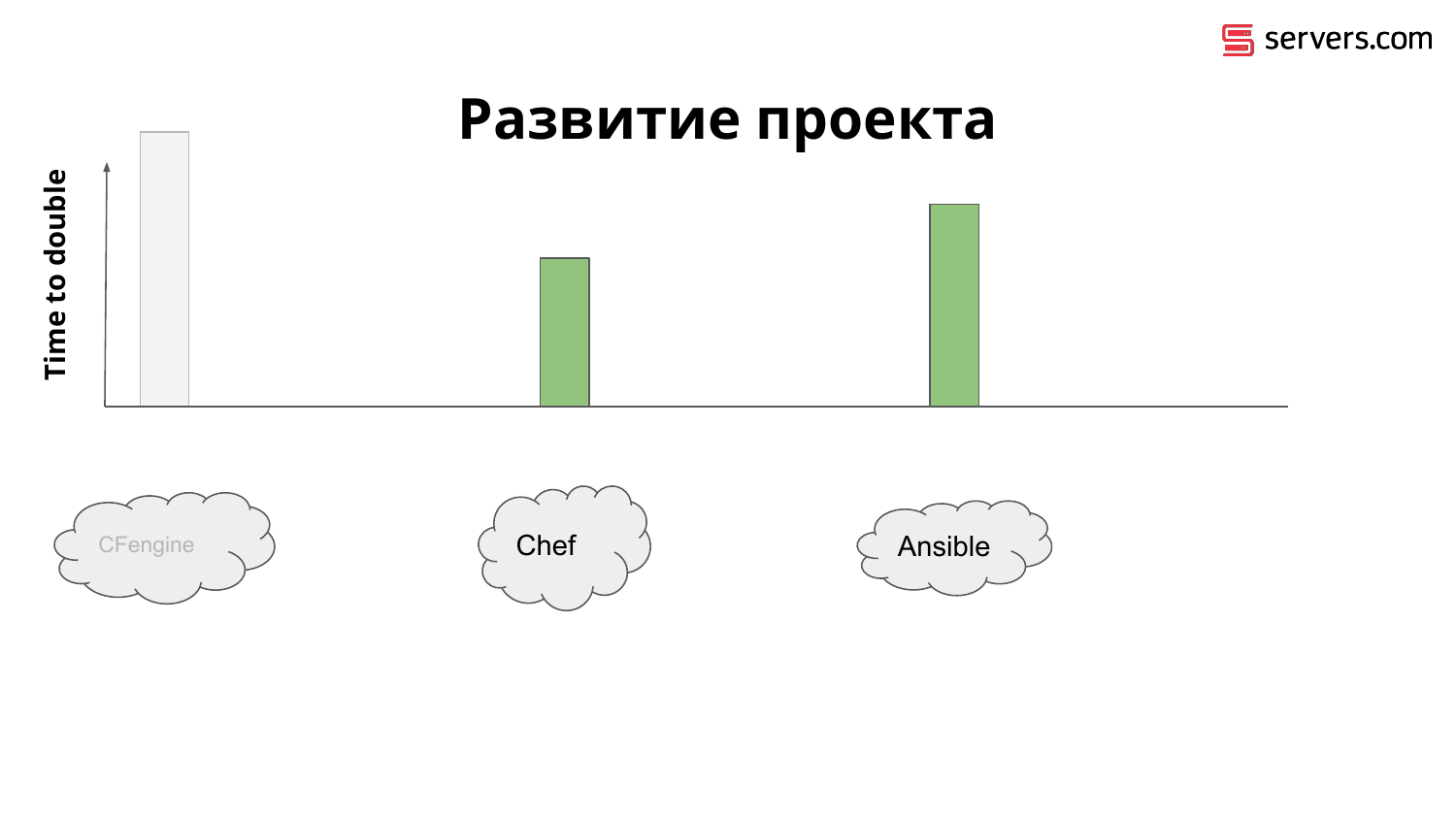

### **Слоганы**

Chef: Deploy new code faster and more frequently. Automate infrastructure and applications.

### Puppet: Powerful infrastructure automation and delivery

SaltStack intelligent automation delivers event-driven security, cloud and configuration management for the complexity and scale of a software-defined world.

Automate large-scale, complex and mission critical IT infrastructure with CFEngine.

## Ansible: Simple IT automation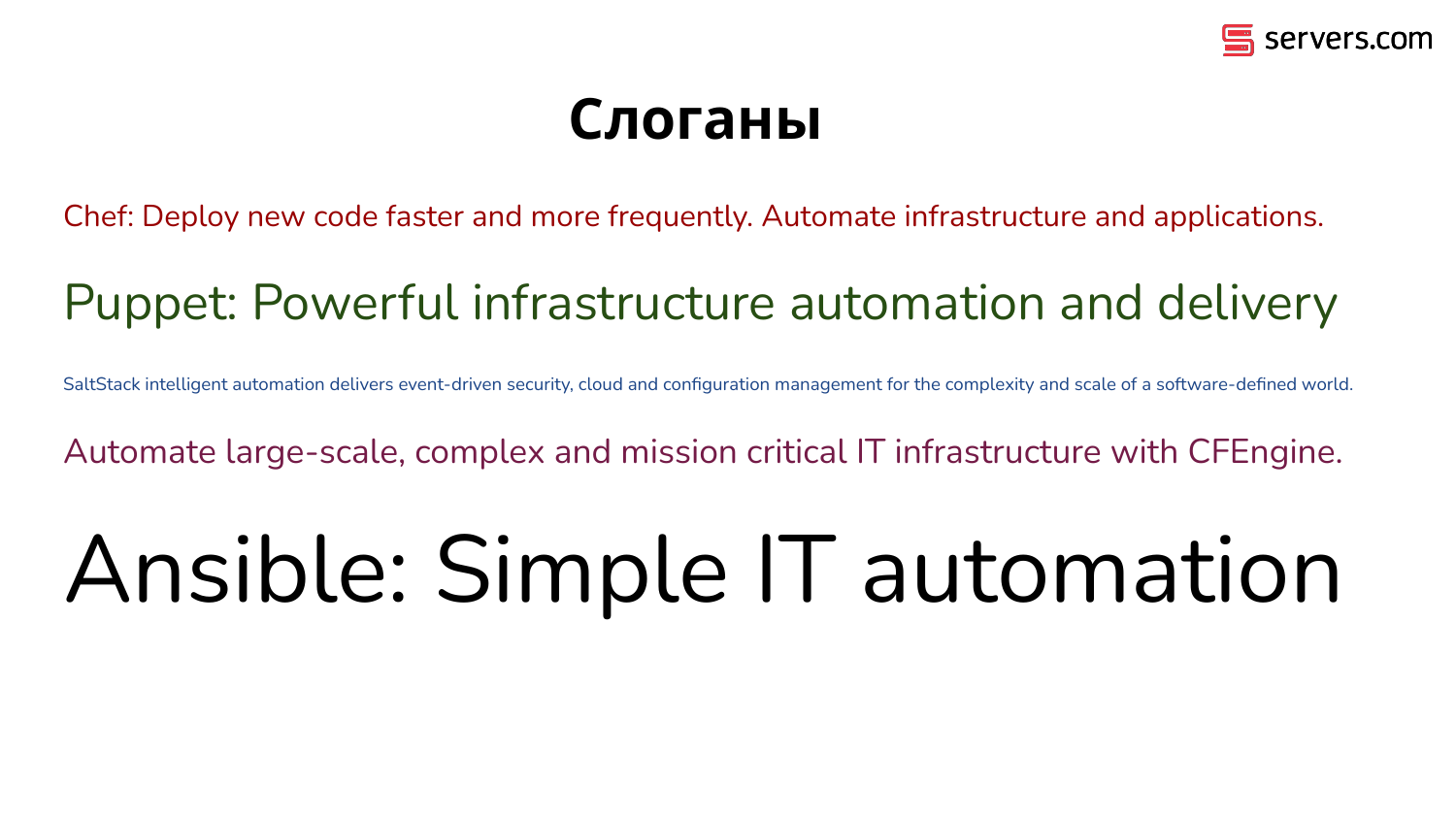

### **Уменьшающаяся предельная полезность**

● Ось X (инвестиции): время и сложность освоения

● Ось Y (полезность): сложность сопровождения и качество автоматизации

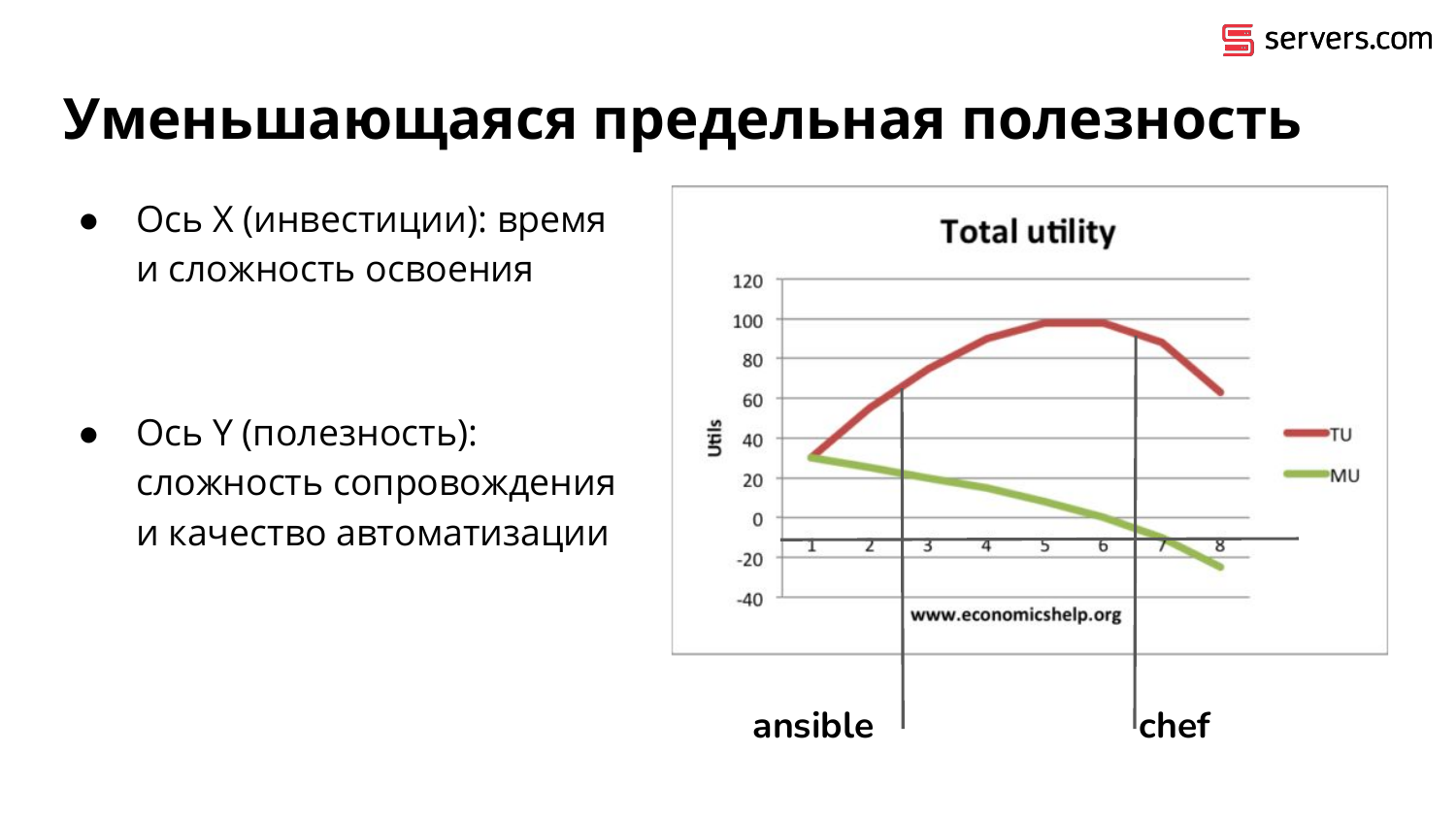

## **Network devices**

- hosts: core\_routers tasks:
	- junos\_config:
		- lines: '{{ bgp\_peer\_snippet }}'
		- notify:
			- ChatOps about bgp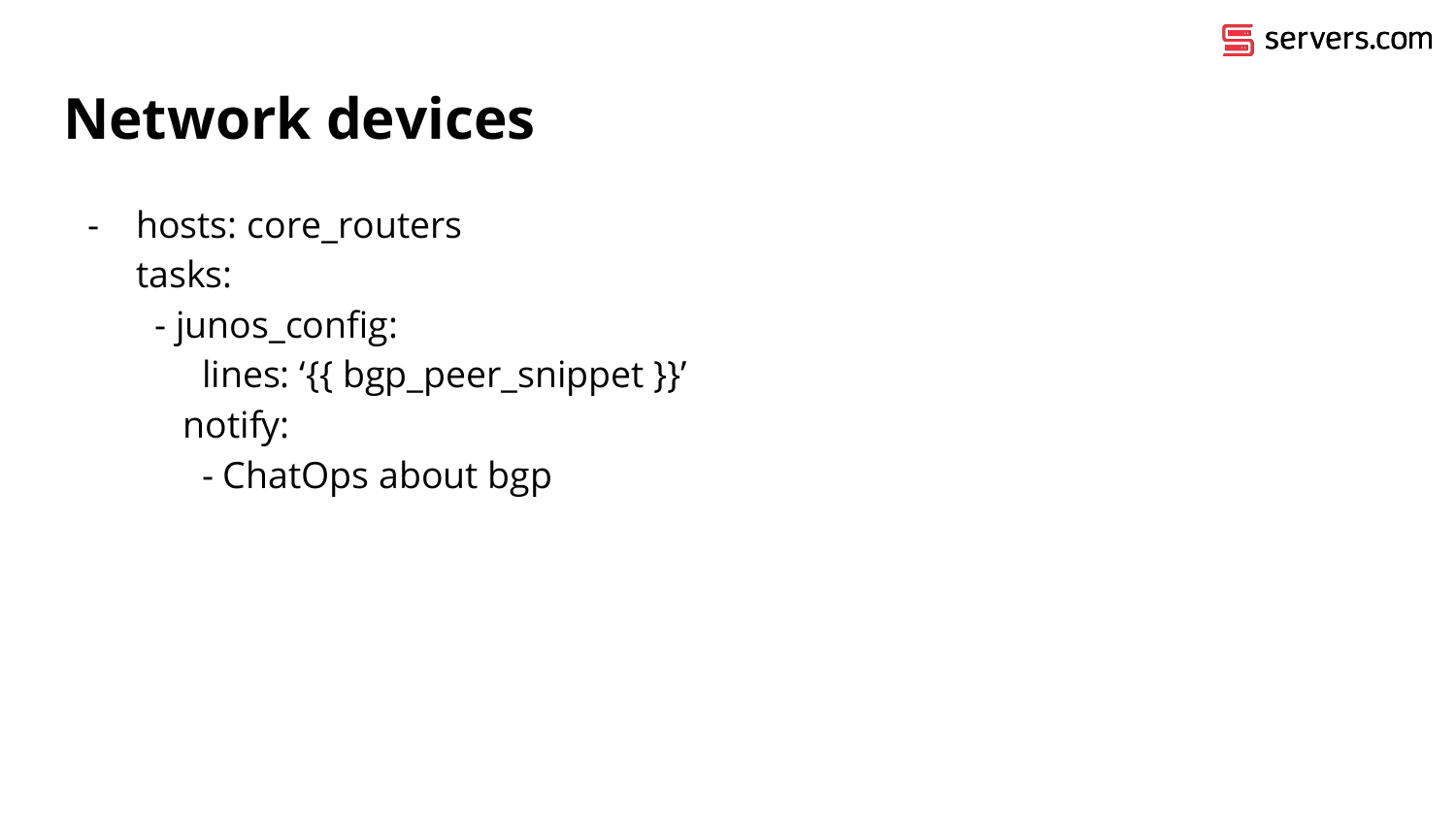

## **Проблемы Ansible**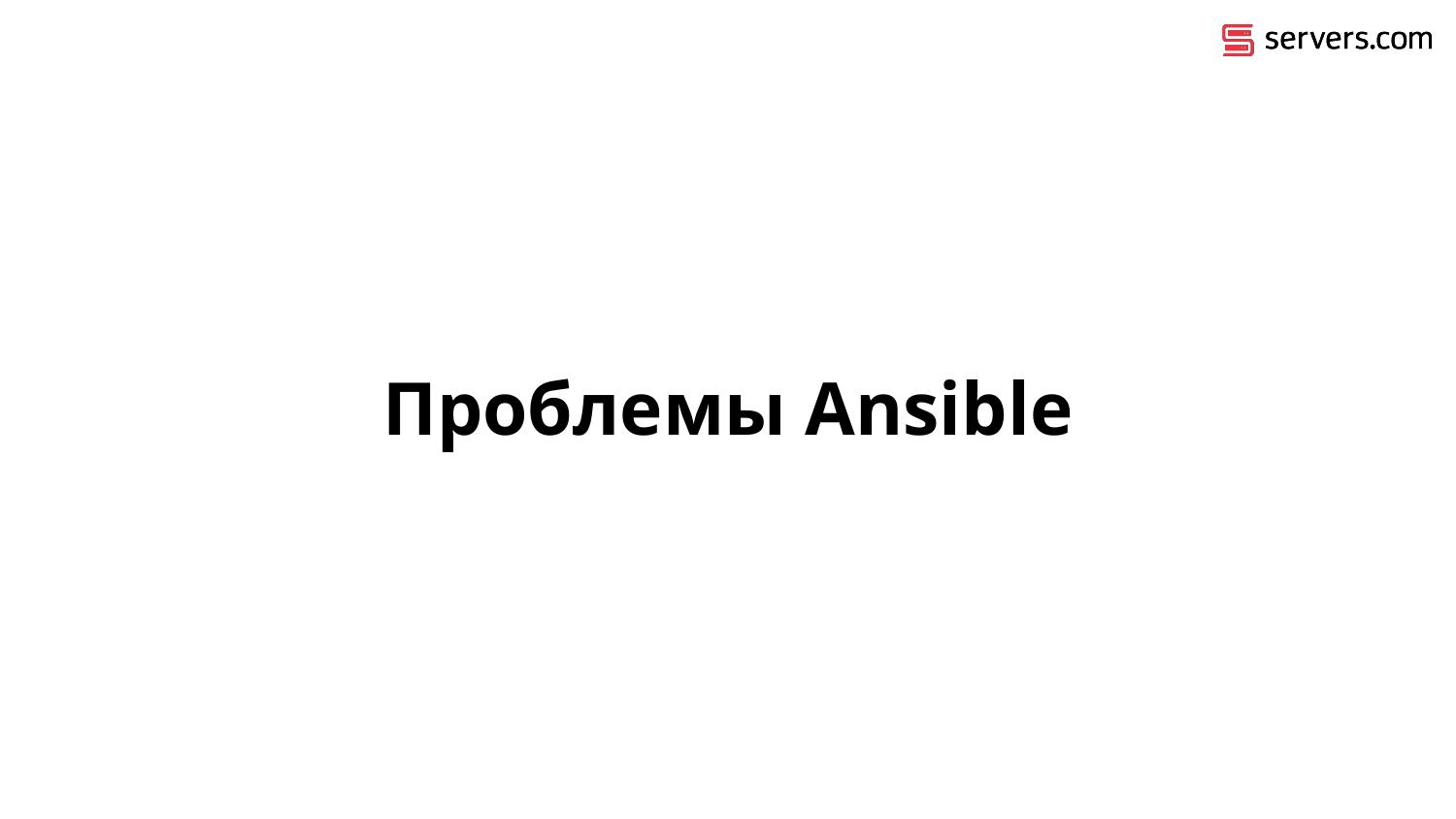

### **Священная корова Computer Science**

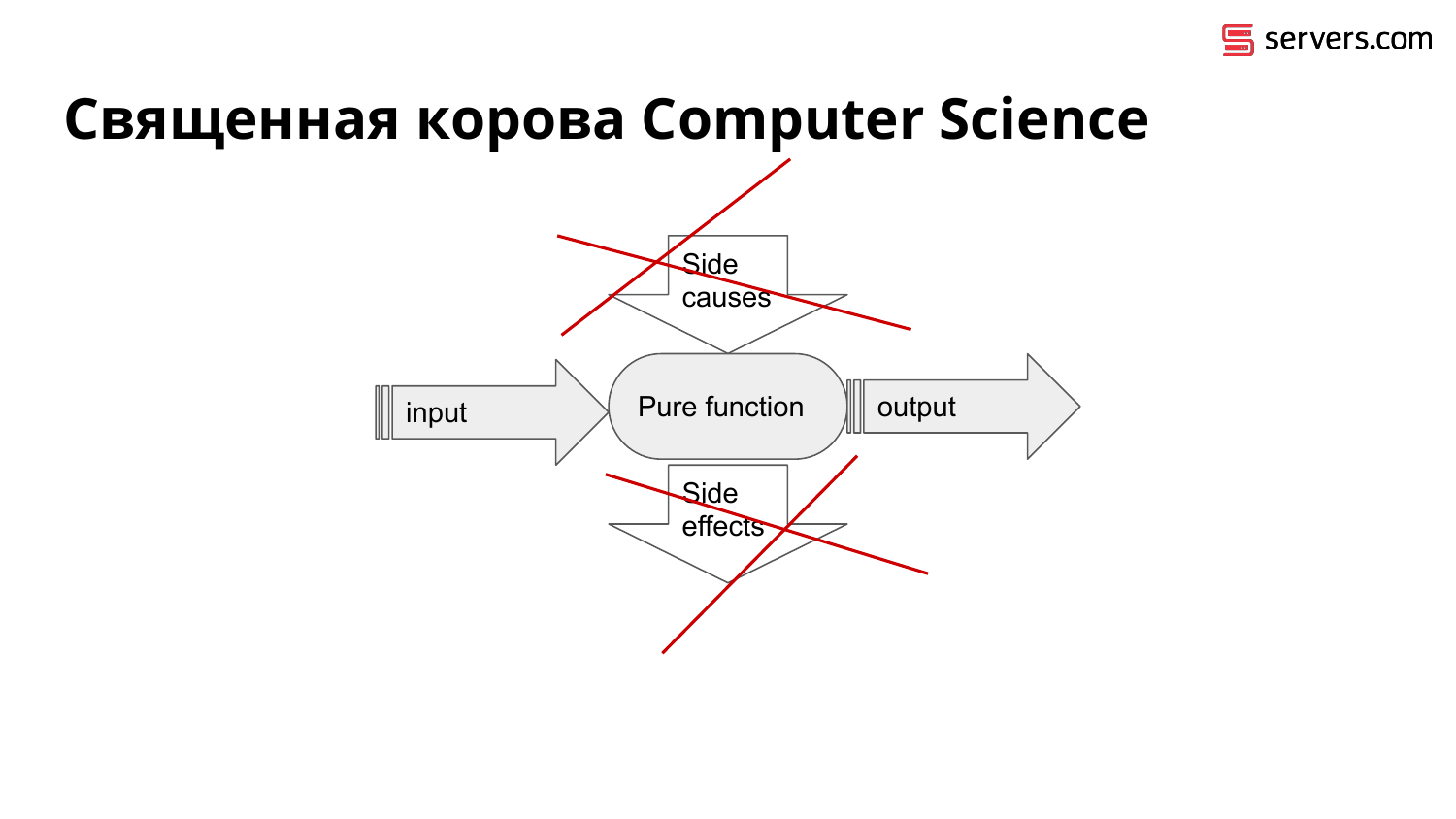

## **Функции в Ansible**

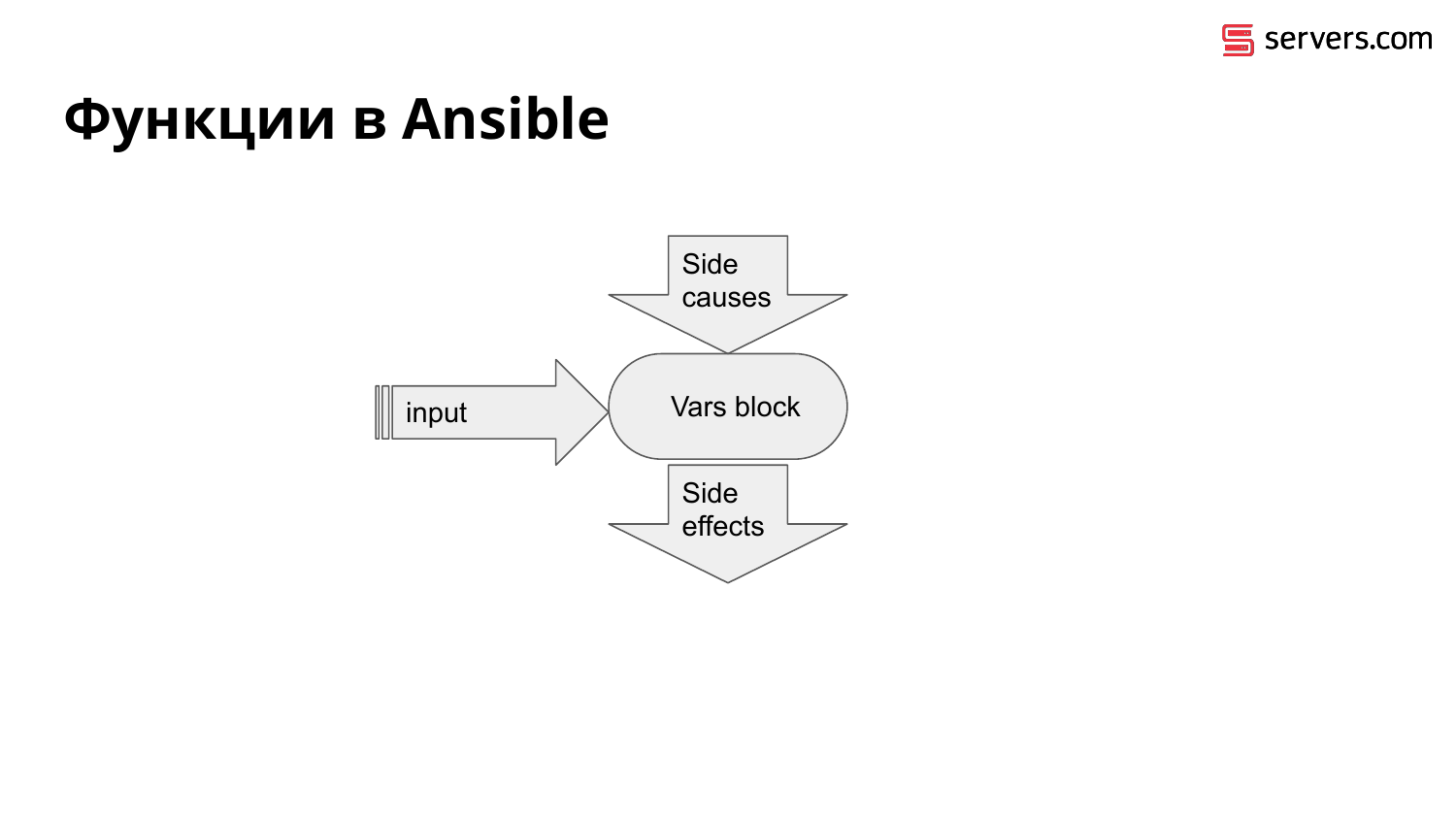

### Бывает и хуже

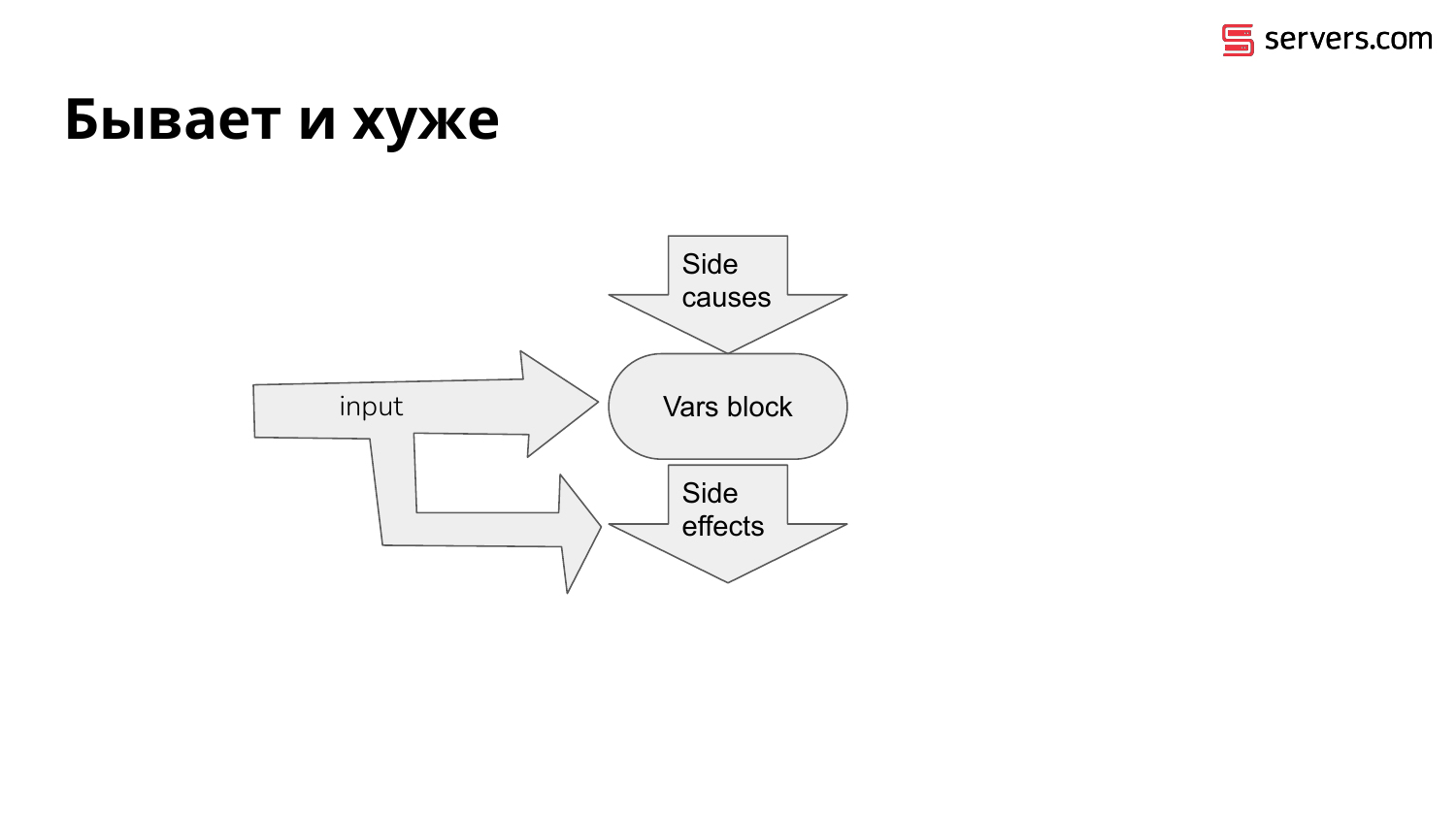

### А вот так вот нельзя

- template: src: foo.j2 dest:/etc/foo vars:  $x: \{ \{ x \} \}'$ 
	- z: ' $\{\{z + 1\}\}'$

- update\_fact: foo.insert('bar')

- update\_fact: foo.delete('bar')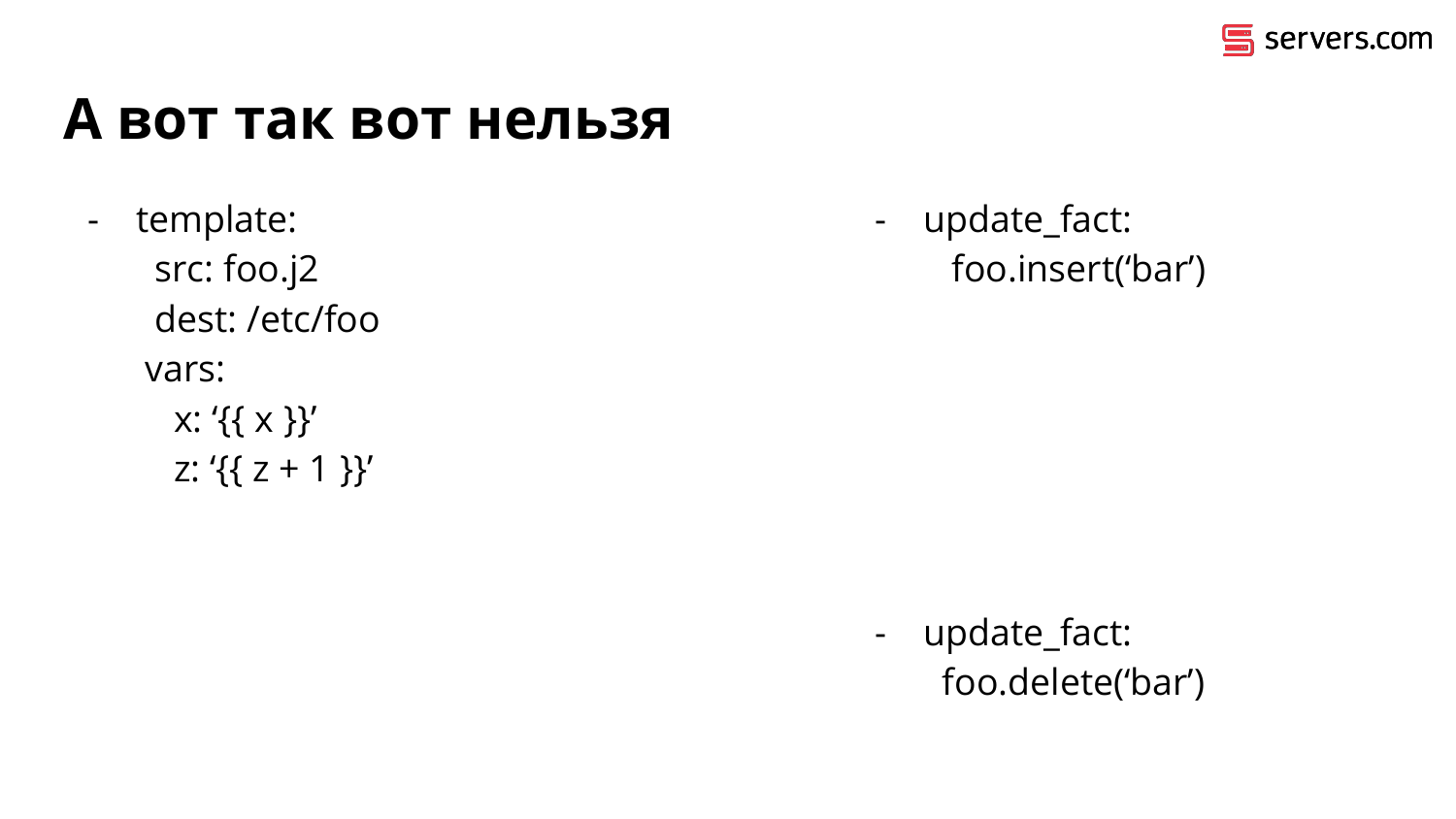

## **Правильный Ansible**

- Простая автоматизация
- Отсутствие бизнес-логики
- Отсутствие алгоритмов
- Вынос принятия решений на внешние сущности
- Простота чтения кода

Цель: за минимальные усилия получить разумный результат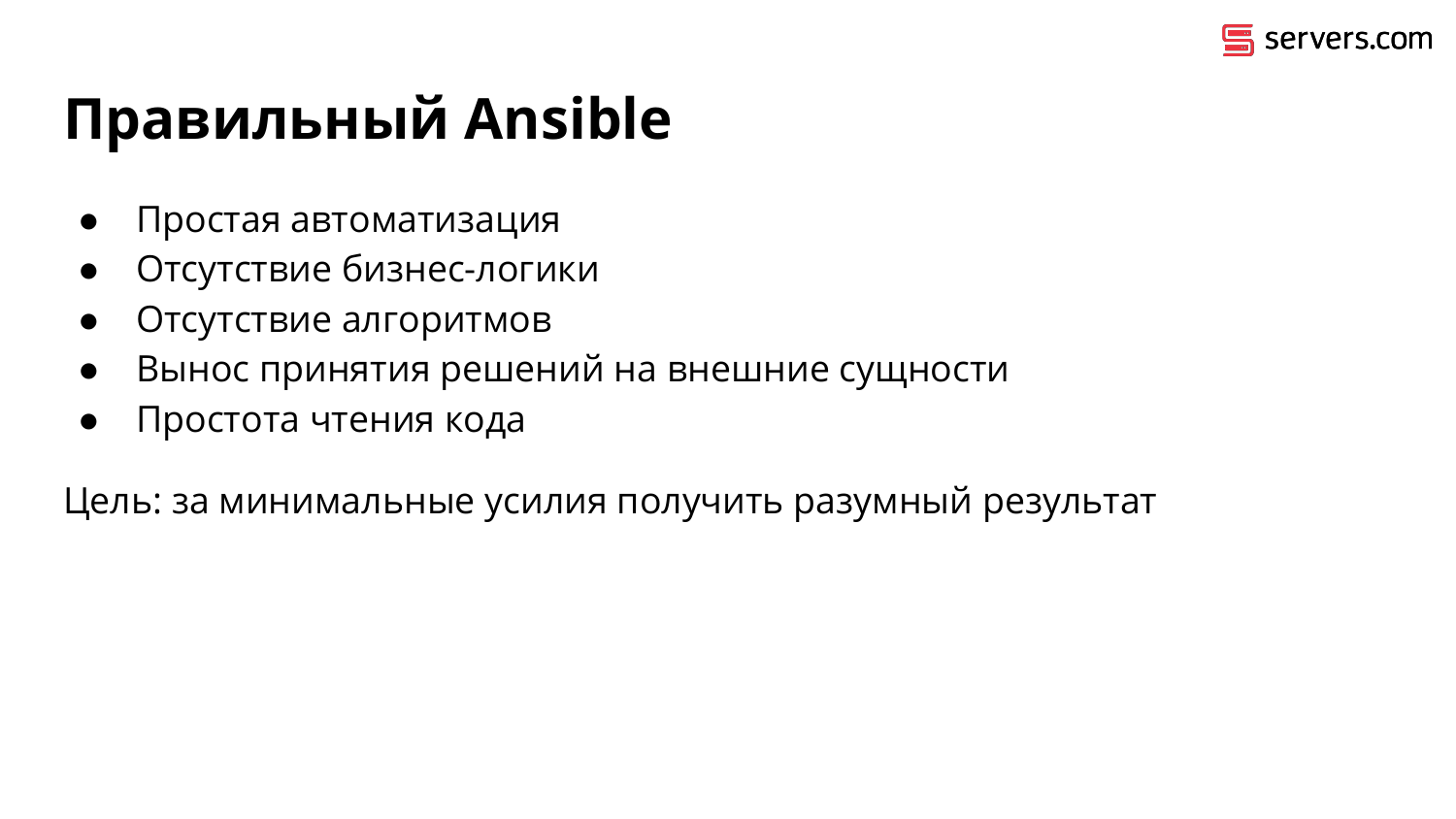

## **Неправильный Ansible**

- Сложная автоматизация
- Бизнес-логика
- Алгоритмы!
- Принятие решений внутри ролей и шаблонов
- **Сложный для понимания код**

Цель: за героические усилия получить максимальный результат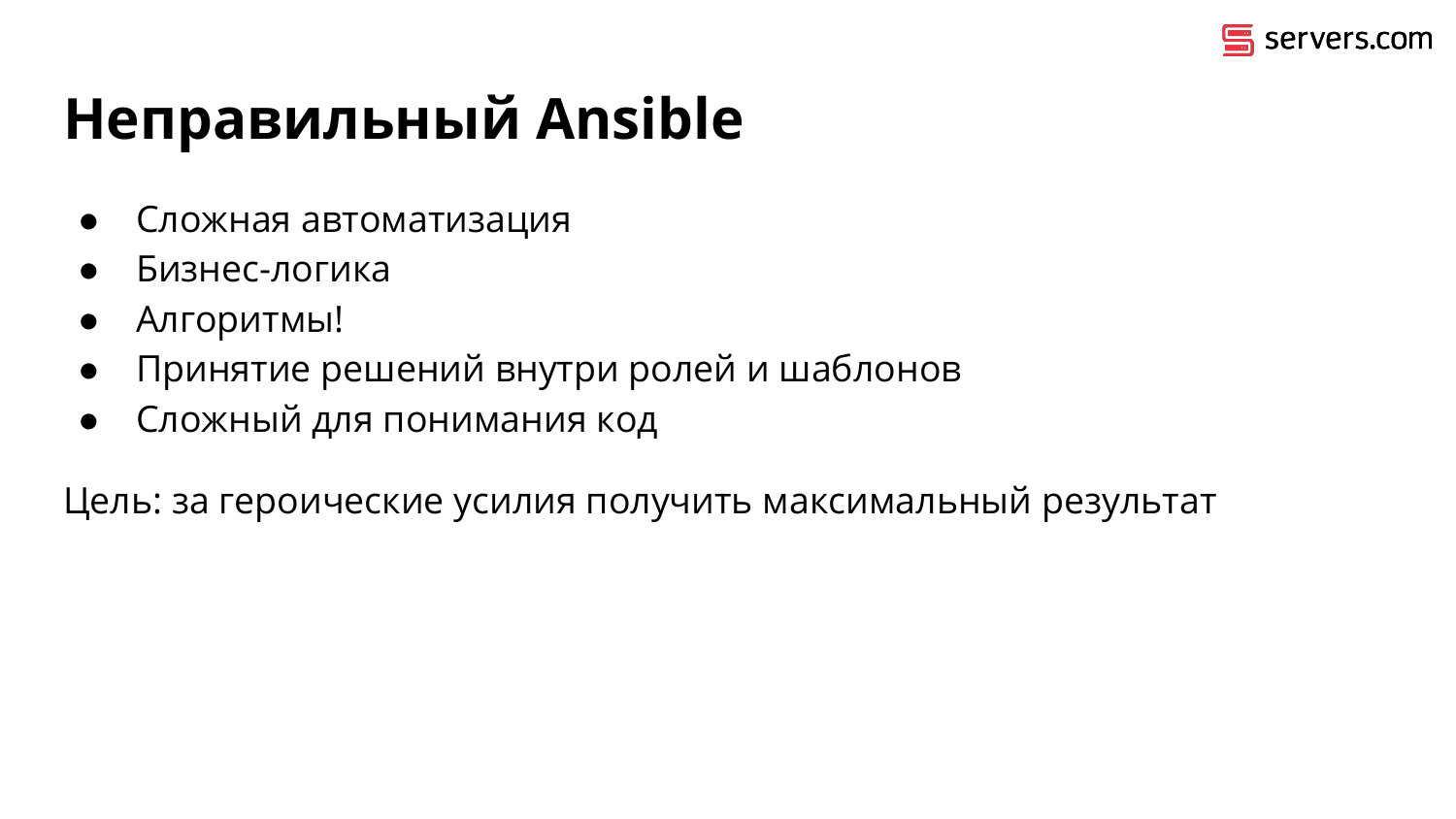

## Не делайте так

- name: looping over assigned carriers include tasks: process carrier.yaml with items: '{{selected\_routes}}' loop control:

loop var: route

label: '{{carrier}} @ {{route.rtt\_source\_ip|default("no ip")}}' when: route.rtt\_source\_ip is defined and route.carrier in assigned\_carriers vars:

```
routers: '{{global_config["routers"]}}'
query: "[?name=='{{assigned_router}}'].routes"
selected routes: '{{global_config.routers|json_query(query)}}'
rtt_source_ip: '{{route.rtt_source_ip}}'
router: '{{assigned_router}}'
carrier: '{{route.carrier}}'
```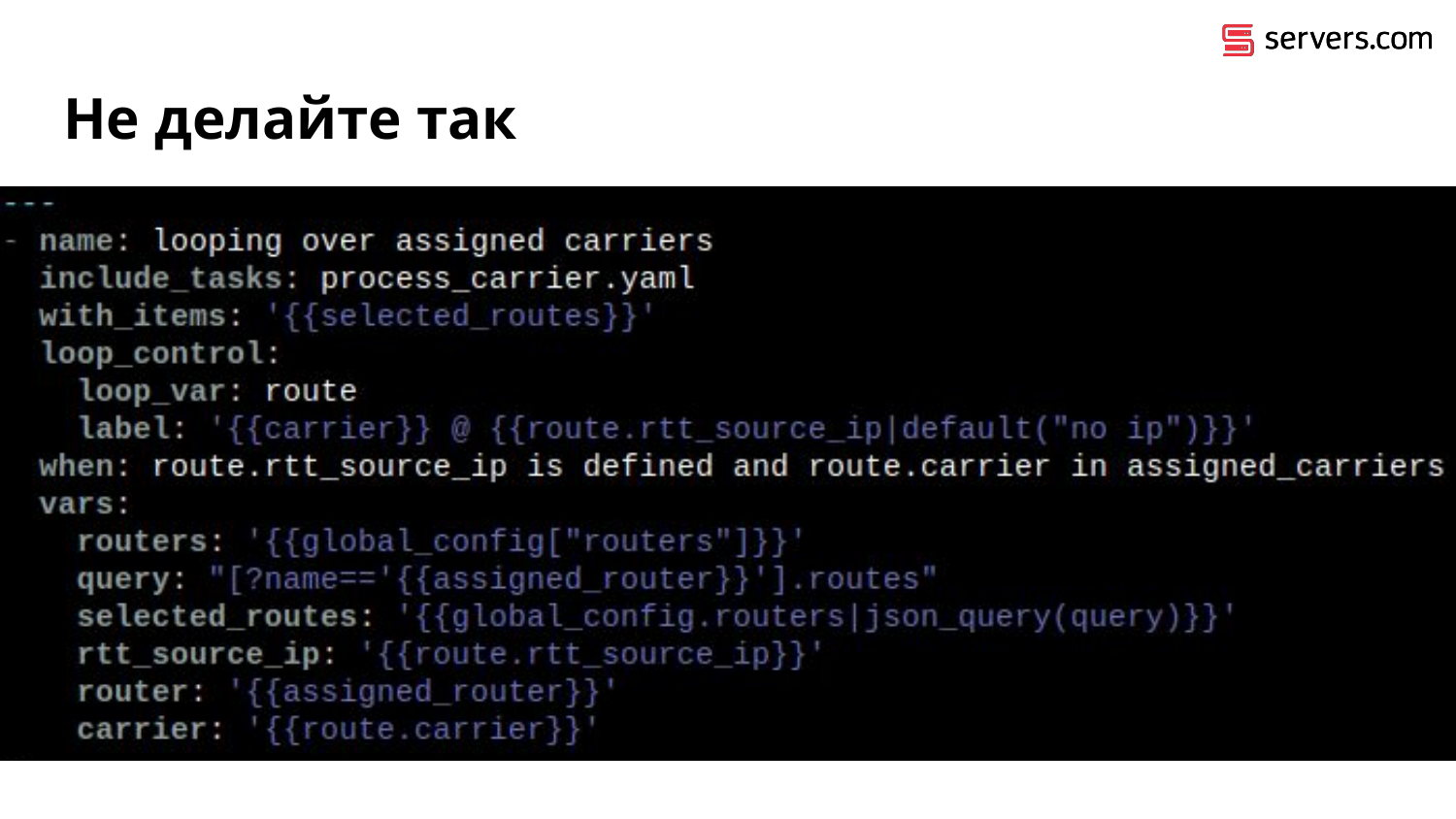

## **Дурные практики aka anti-patterns**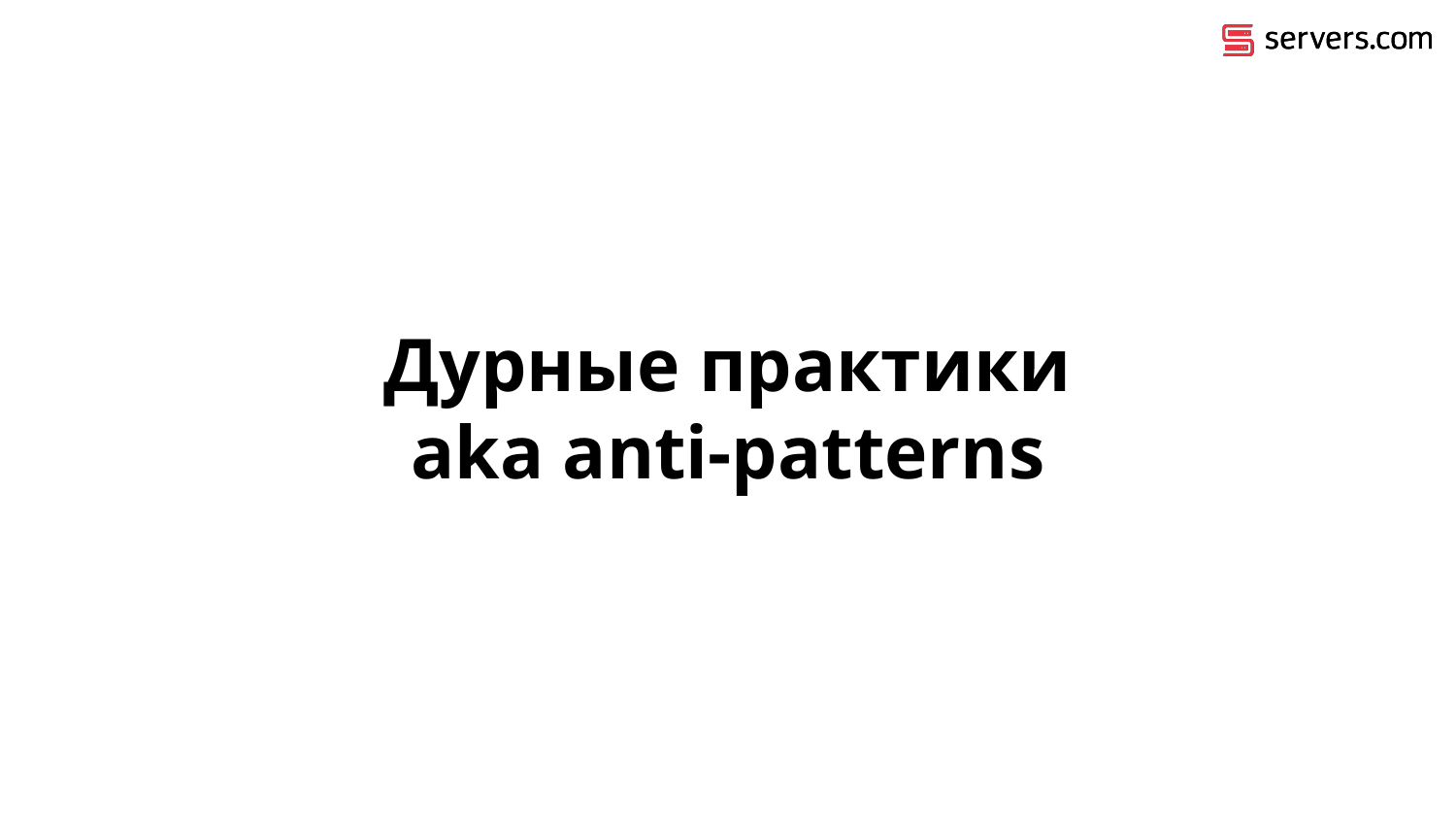

### **Антипаттерны**

- Нарушение идемпотентности
	- На входе
	- На выходе
- Функциональная декомпозиция
- Река лавы
- Программирование
- Pathological coupling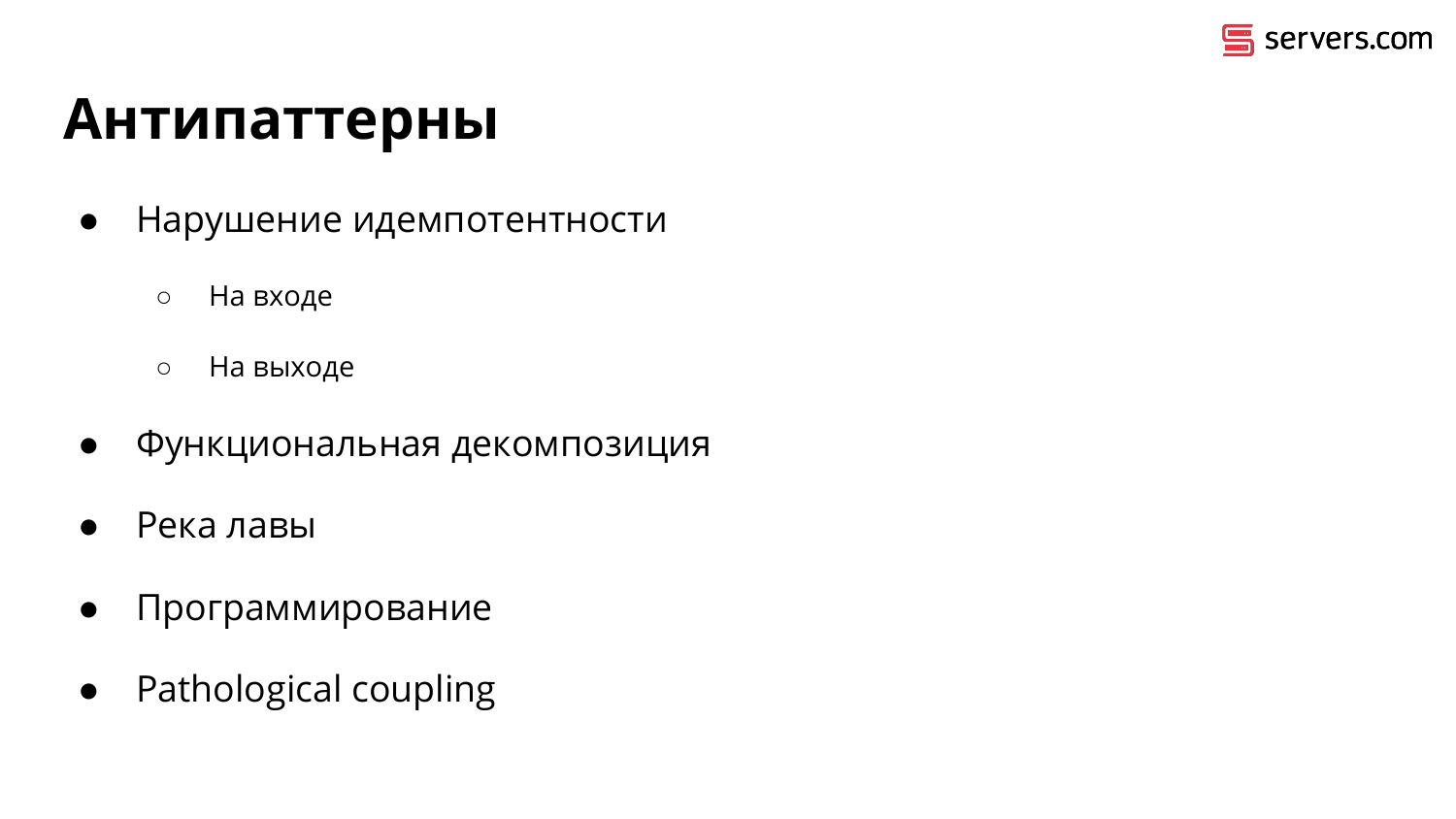

## **Простое** ошибки начинающих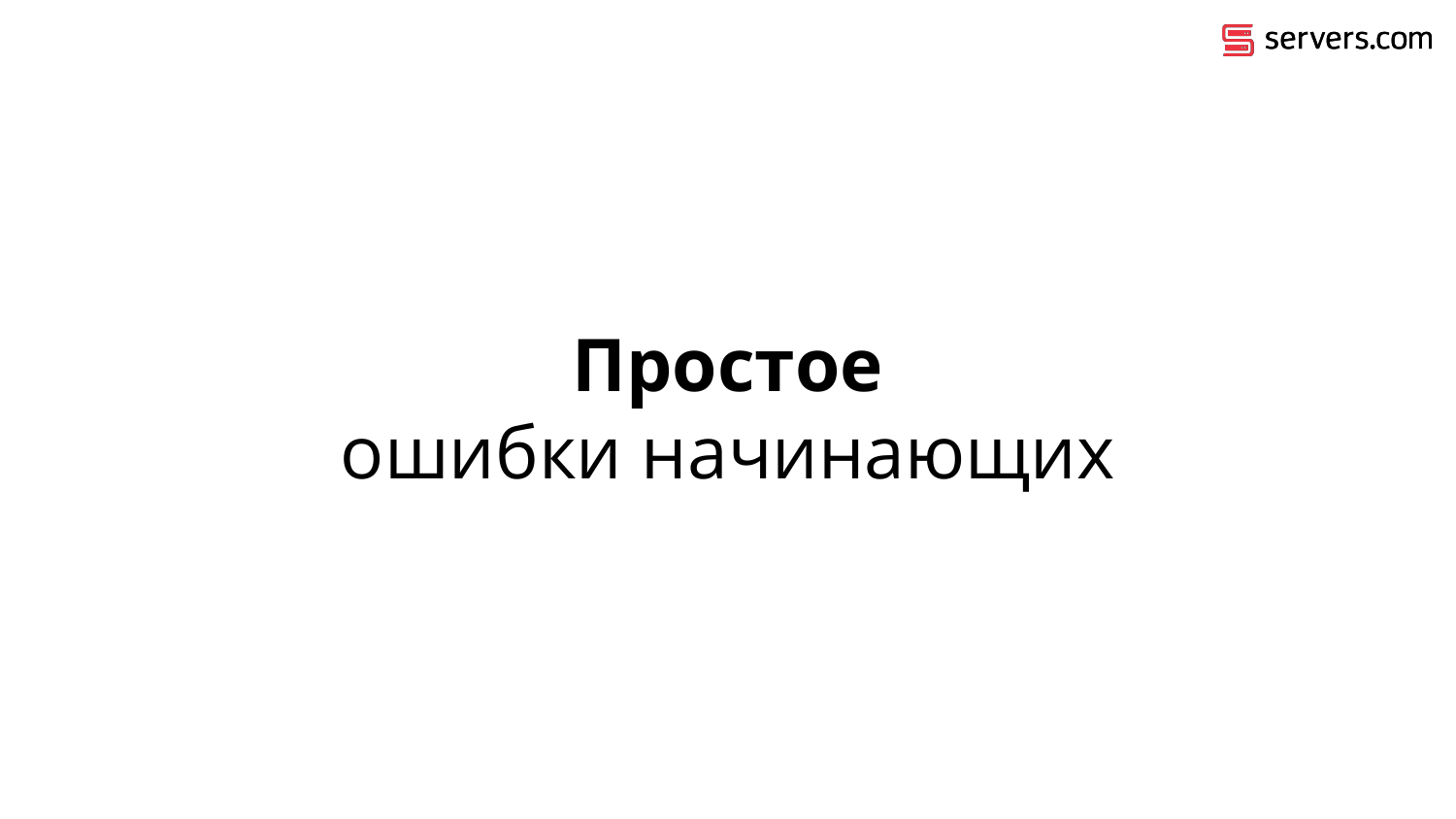

## (args\*, kwargs\*\*)**-синдром**

- name: '{{ unit\_task\_name }}' systemd:

```
name: '{{ unit_name }}'
state: '\{ unit state \}'
 daemon_reload: '{{ unit_daemon_reload }}'
enabled: '{{ unit_enabled }}'
```

```
 register: '{{ unit_register_name }}'
```

```
 notify: '{{ unit_notify_list }}'
```

```
 changed_when: '{{ unit_changed_conditions }}'
```

```
failed when: '{{ unit fail conditions }}'
```

```
tags: '\{ \} unit tag list \}'
```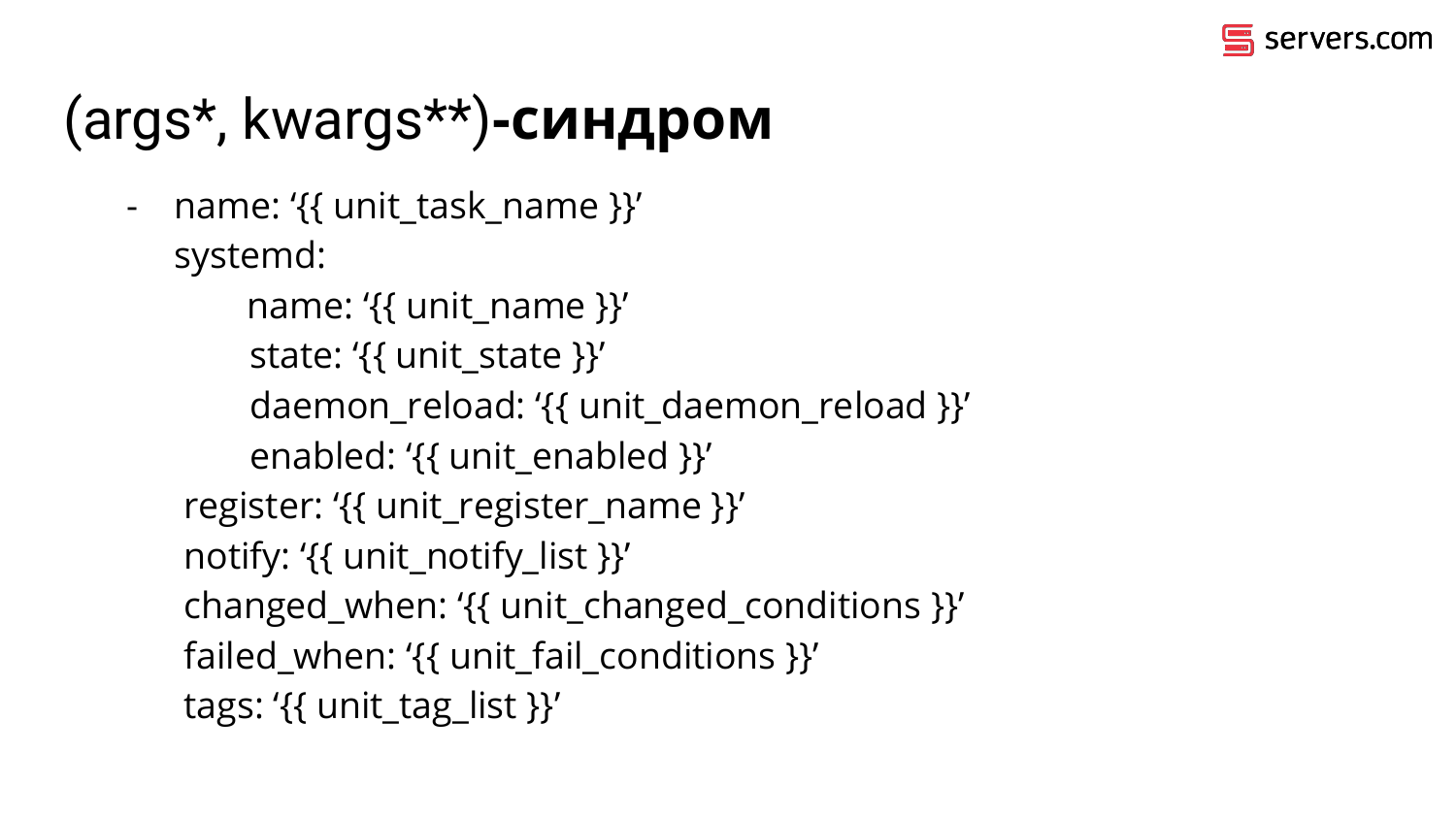

### Нарушение идемпотентности на входе

- command: my /etc/foo /etc/foo.old

- command: 'ip link create veth0 type veth'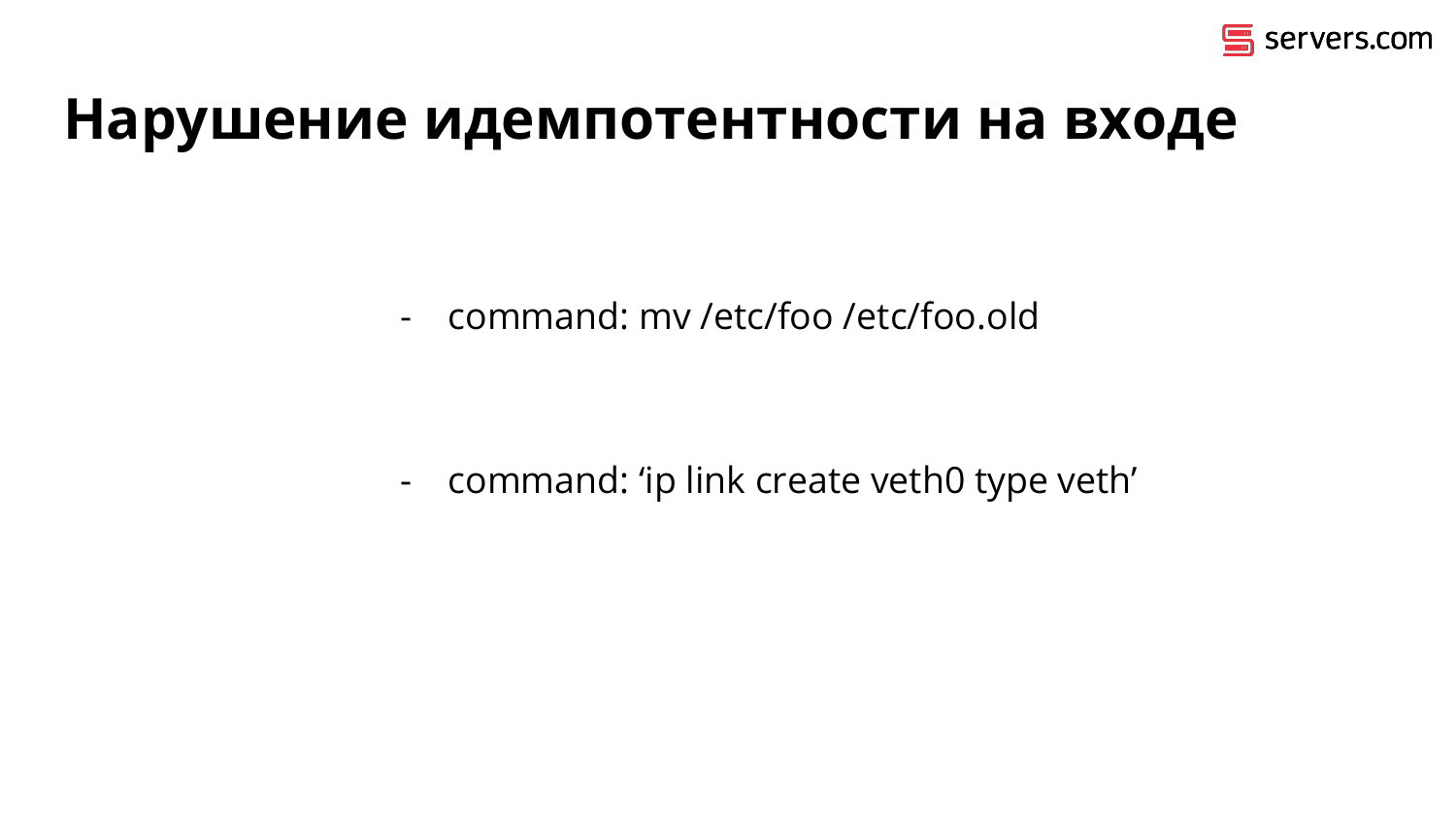

### Нарушение идемпотентности на выходе

- command: fallocate /bigfile -l 1G

lineinfile: path=/etc/foo line=foo insertafter=EOF  $\blacksquare$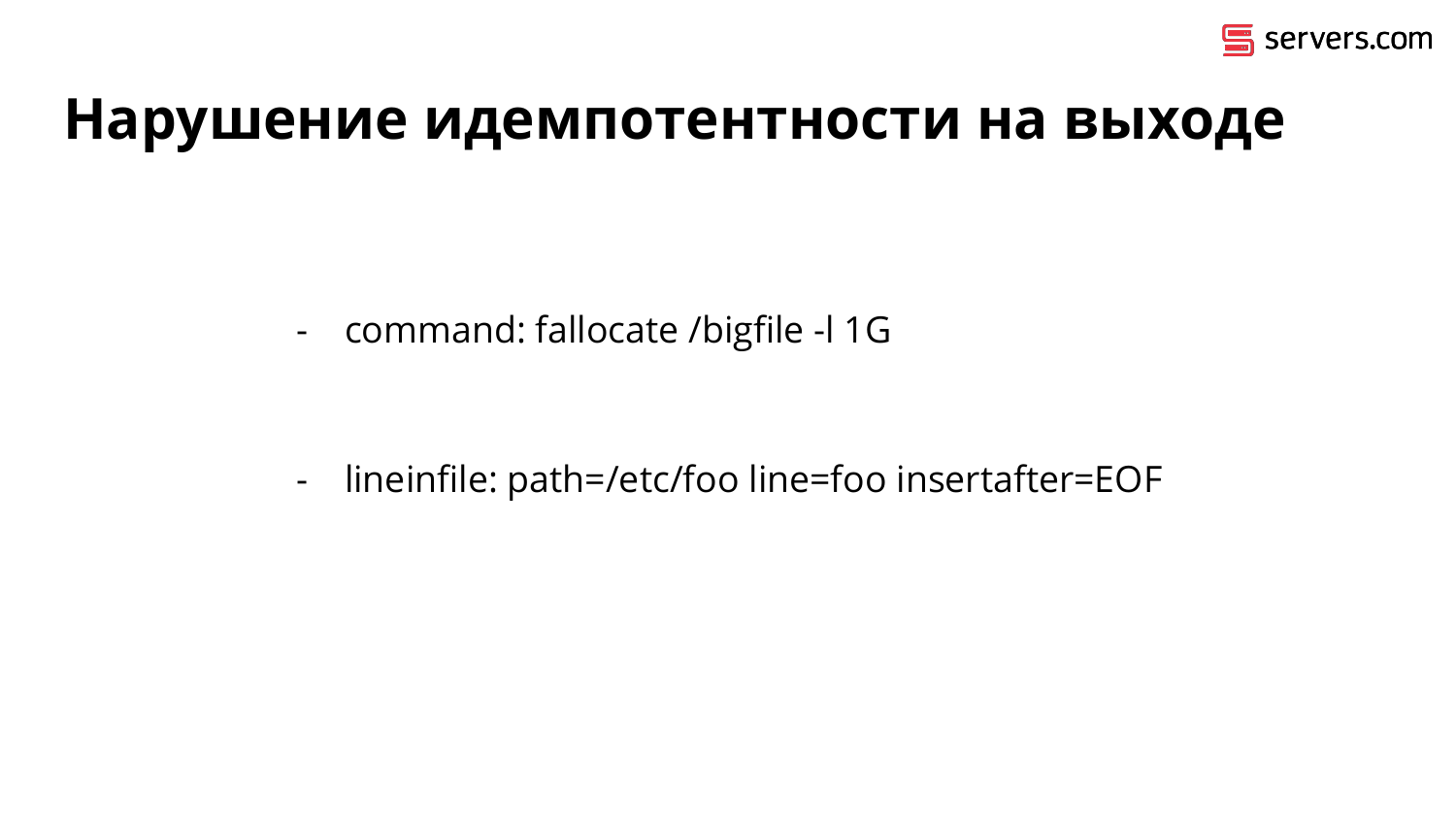

### **Сломанные --tags**

- uri: url: http://example.com/foo\_name register: foo\_result

- command: update {{ foo\_result.json.name }} tags:
	- update\_foo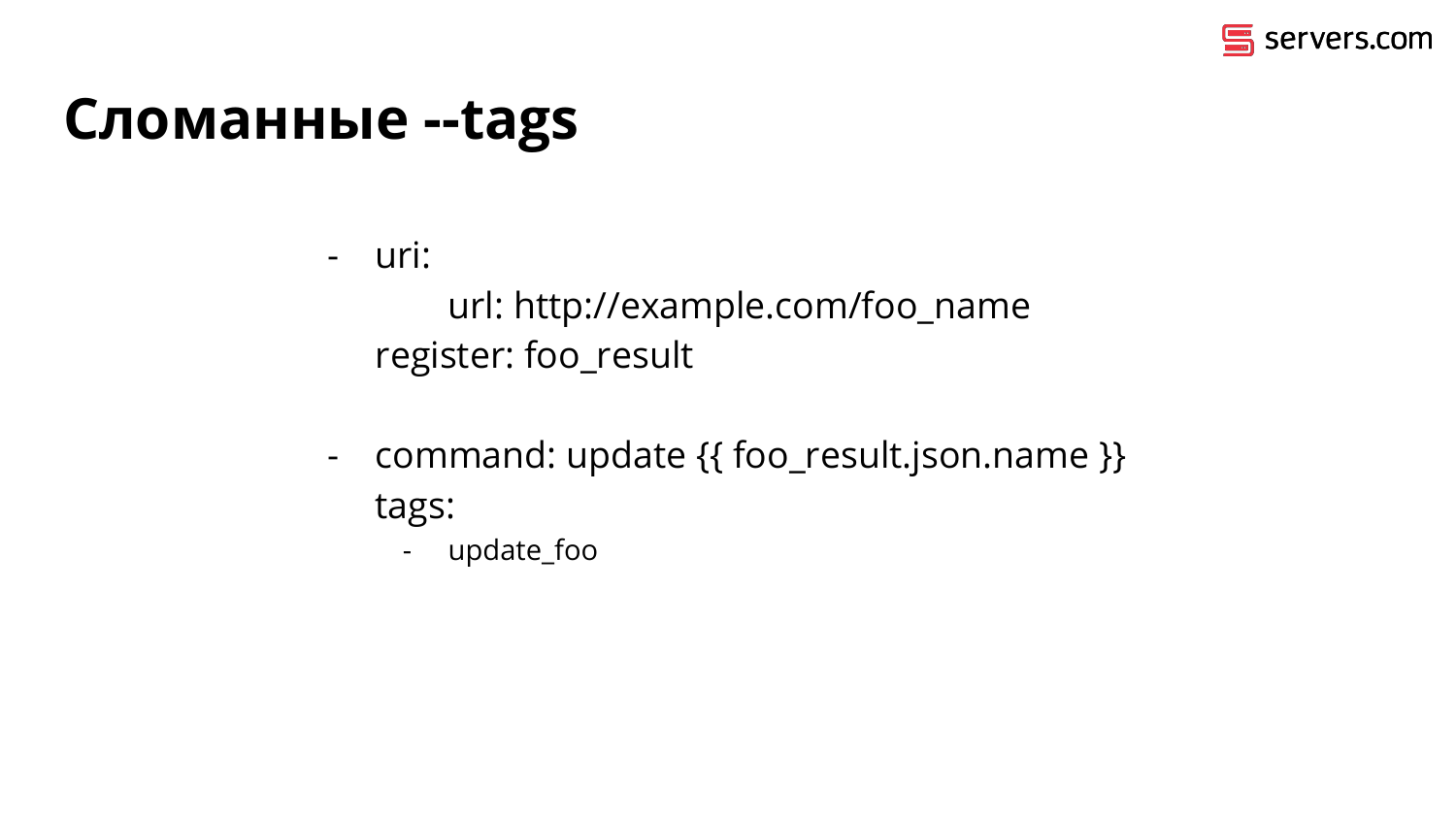

### **Разбегание тегов**

#### role1:

- apt: name=foo tags:
	- install
	- packages

#### role2:

- apt: name=bar tags:
	- apt
	- installation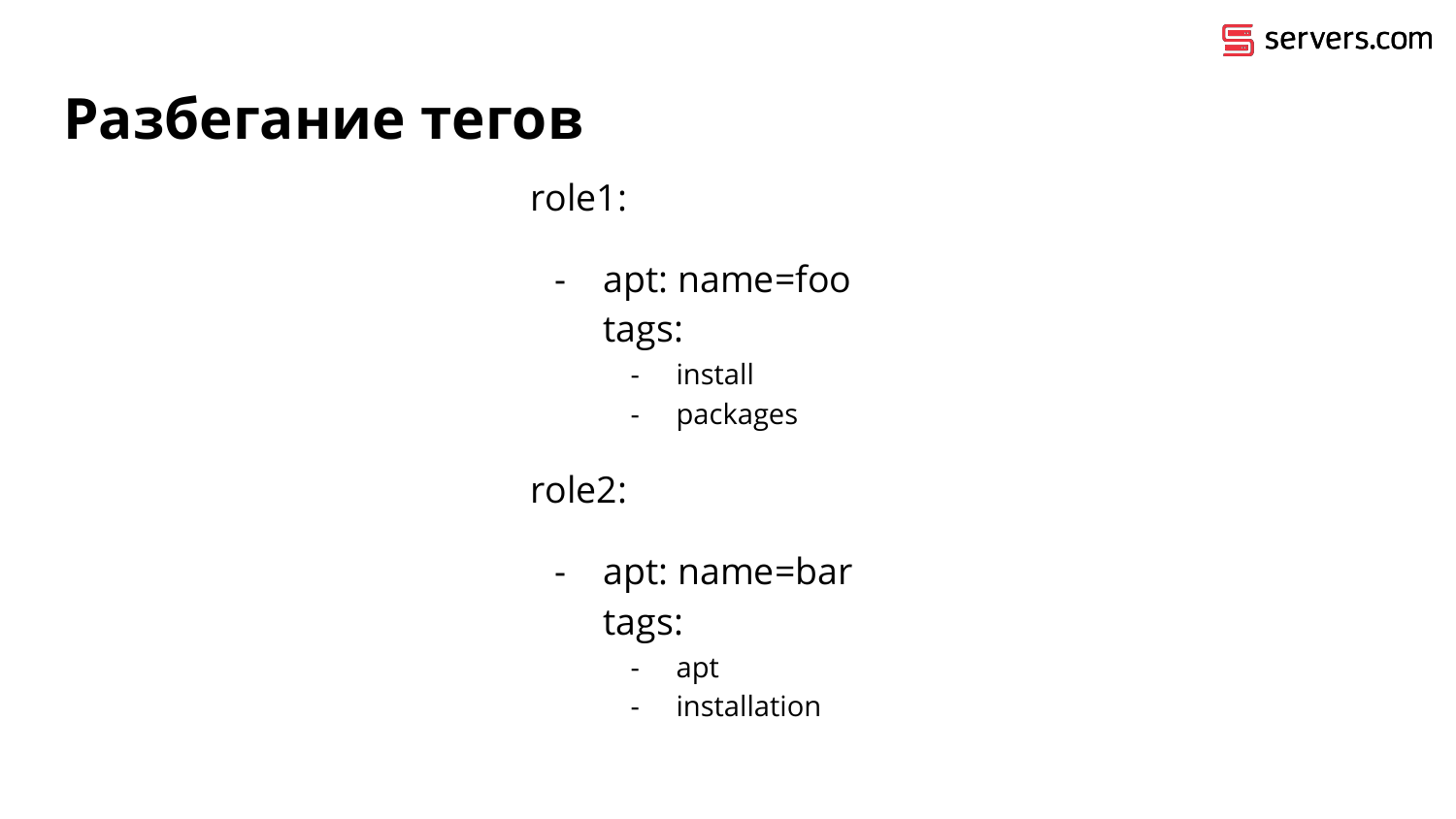

## **Ошибки в расположении переменных**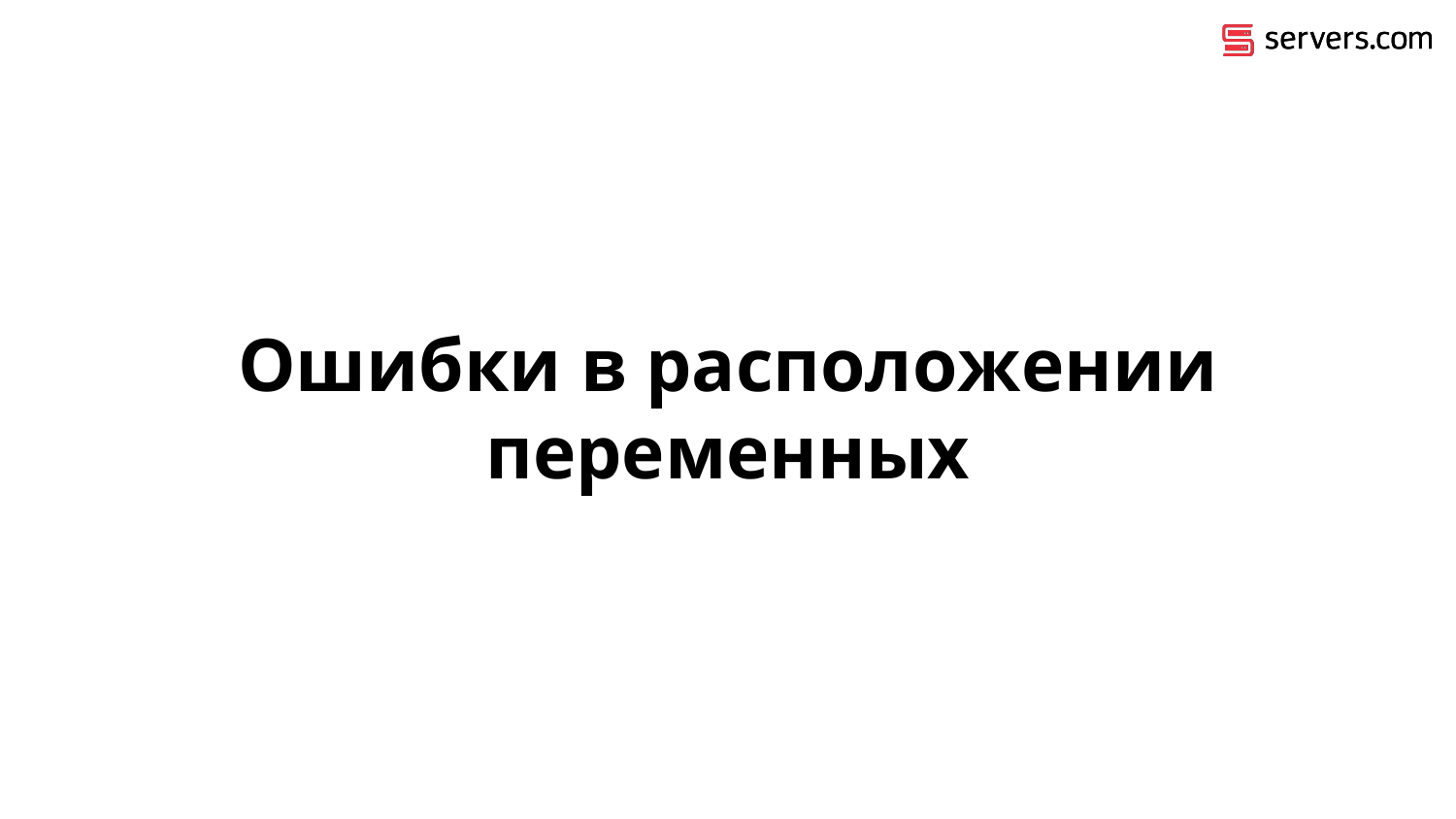

## **Река лавы**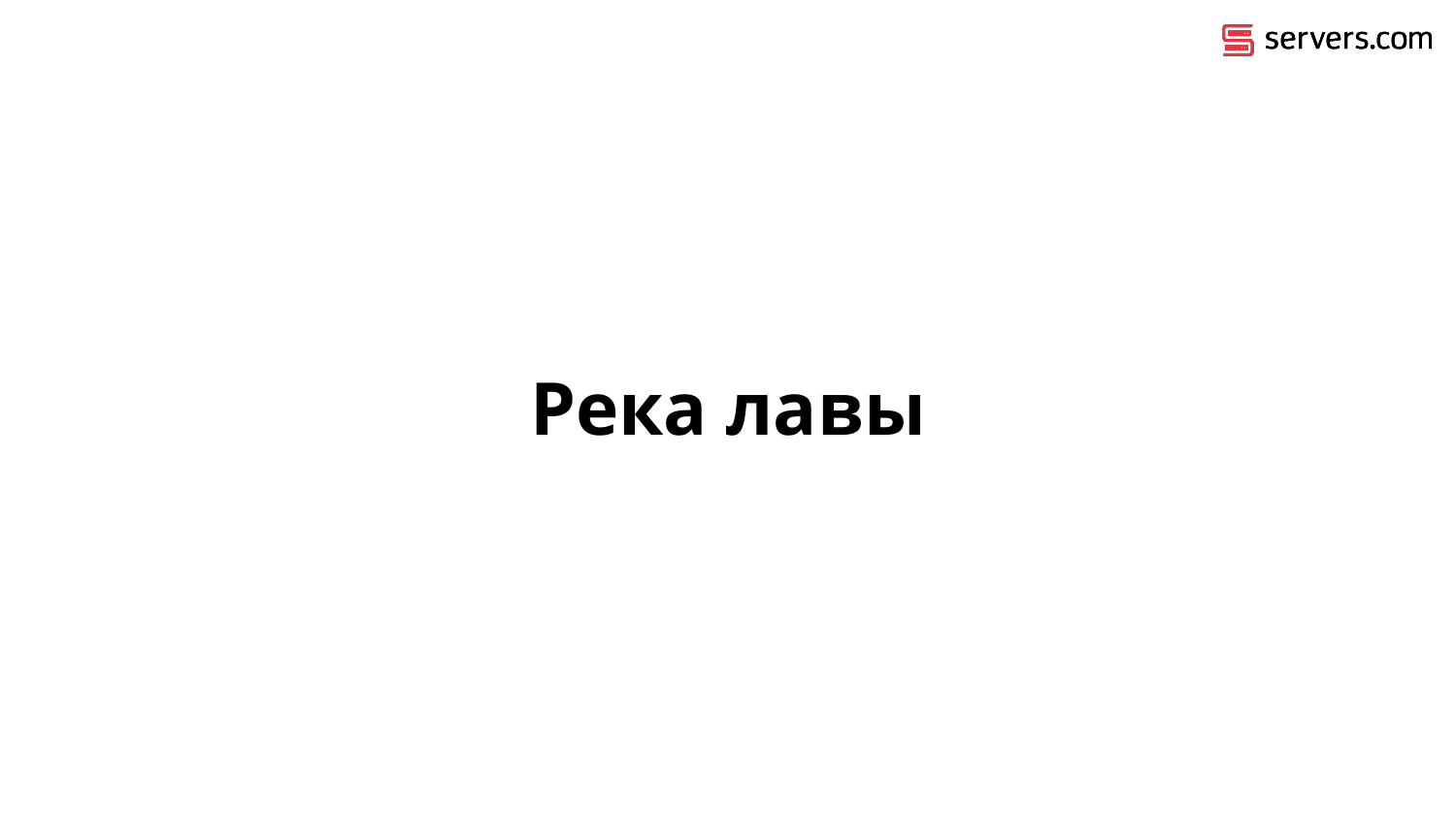

## Шаблонизация YAML и JSON

metadata:

annotations:

- {% if service is defined %}
- kubernetes.io/tls-acme: "{{ service.useSsl | lower }}"
- kubernetes.io/ingress.allow-http: "{{ not service.useSsl | lower }}" ingress.kubernetes.io/force-ssl-redirect: "{{ service.useSsl | lower }}" {% endif %}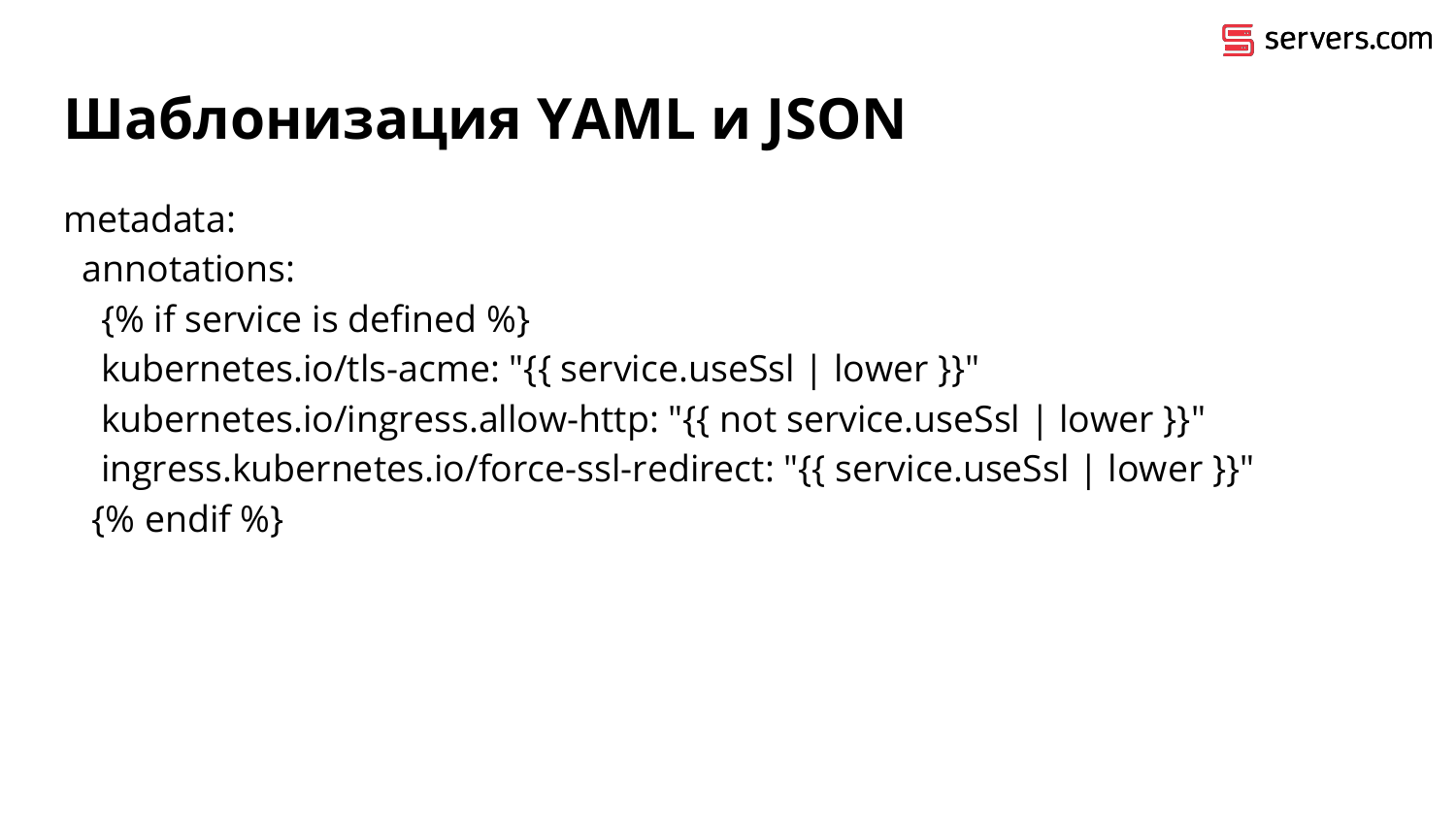

## **Coupling**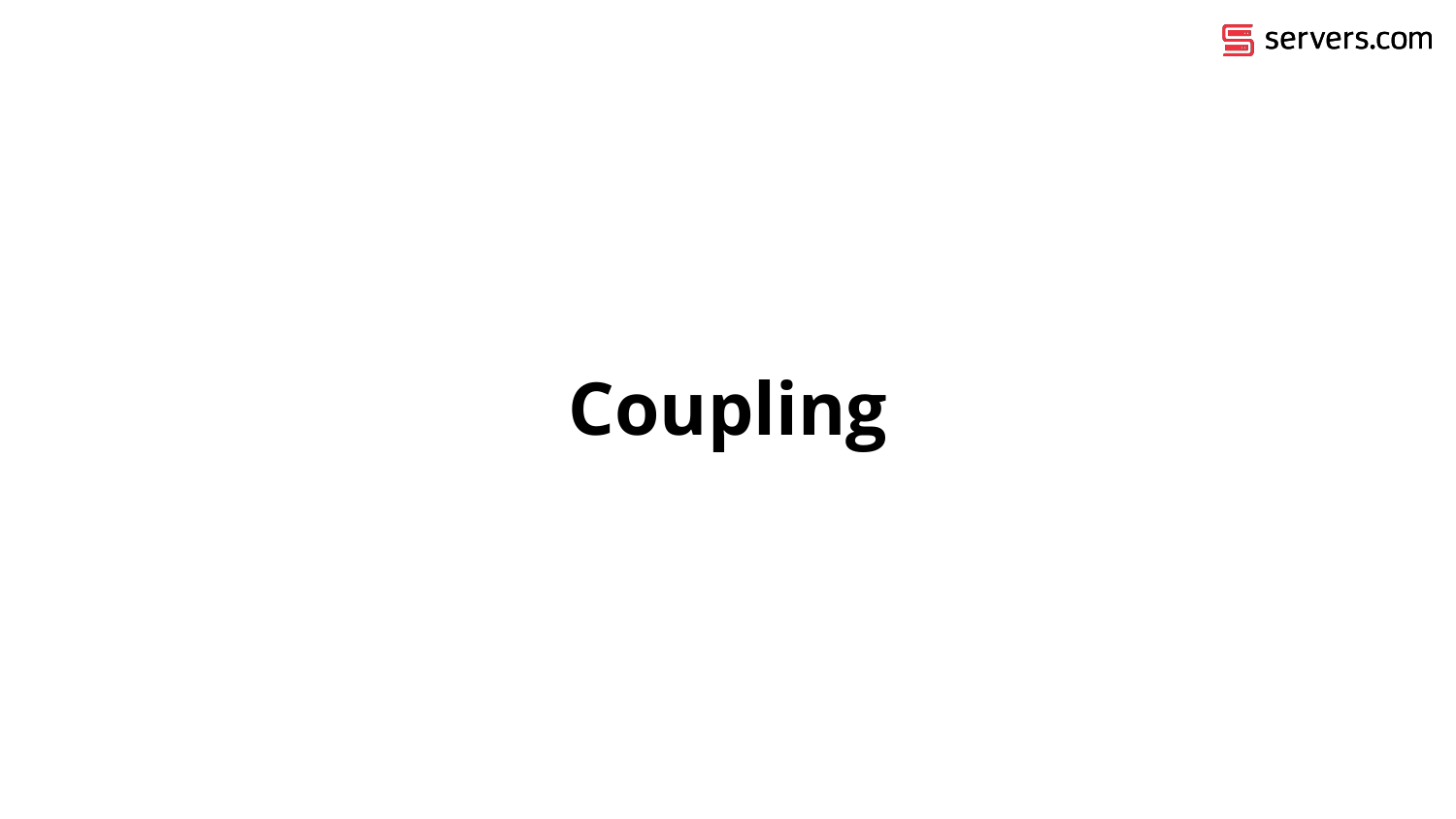

#### **ISO/IEC/IEEE 24765:2017**

#### 3.657 **coupling**

1. the manner and degree of interdependence between software modules.

2. the strength of the relationships between modules.

3. a measure of how closely connected two routines or modules are.

4. in software design, a measure of the interdependence among modules in a computer program

#### 3.2092 **pathological coupling**

A type of coupling in which *one software module affects or depends upon the internal implementation of another.*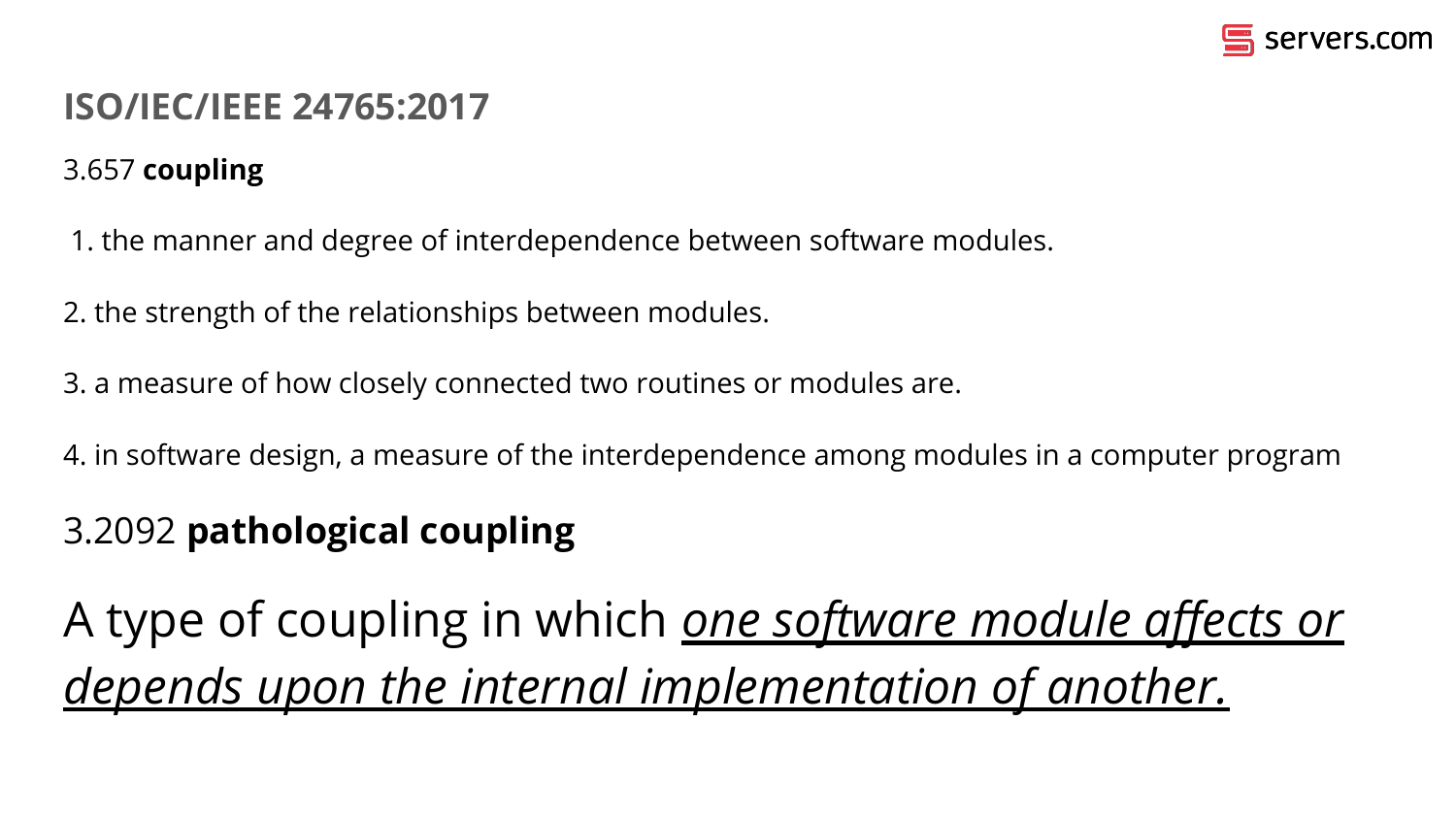

## **Общий include для ролей**

#### **role1/tasks/main.yaml**

- include\_tasks: common.yml

**role2/tasks/main.yaml**

- Include\_tasks: common.yml

**common.yml**

- debug: msg='Sad days befall'



useful coupling pathological coupling root cause of anti-pattern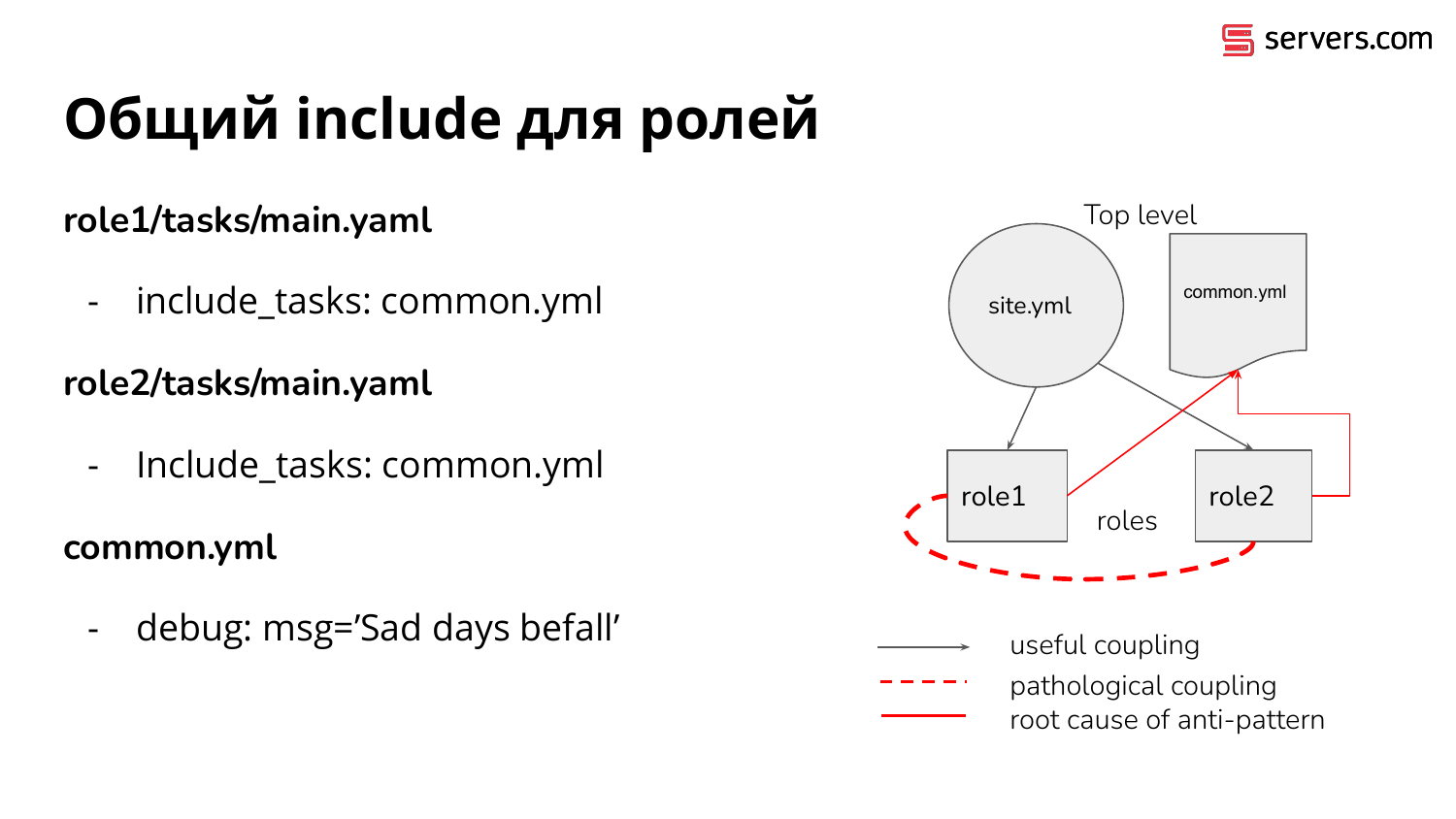

## **Доступ к инвентори из ролей и шаблонов**

**roles/role1/templates/foo.conf.j2** {% for h in groups.foo %} {% for x in hostvars[h].data %}  $\{\{\}$  h  $\}\$   $\{\{\}$  x.foo  $\}$  {% endfor %} {% endfor %}

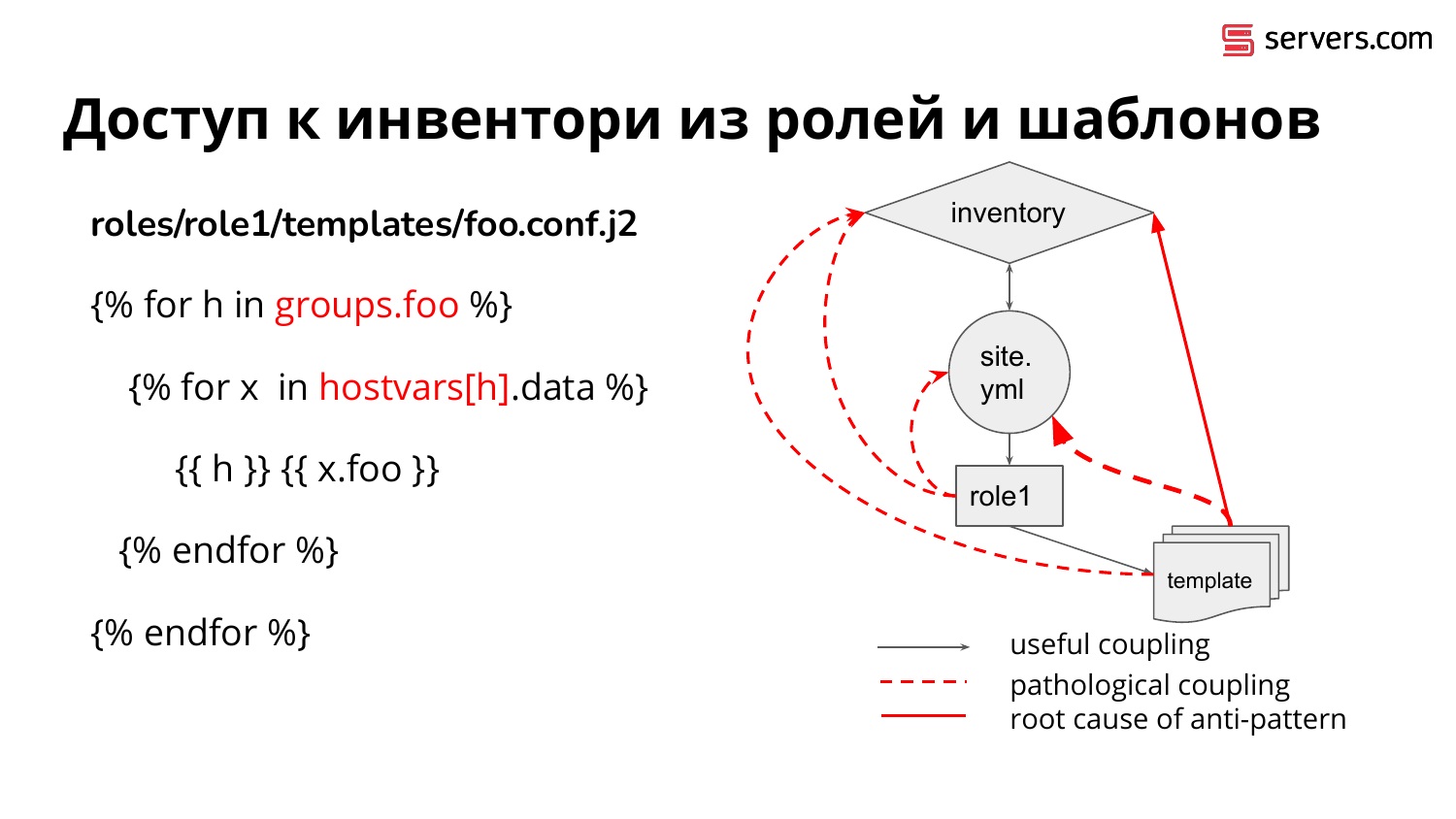

## **Делегация на фиксированный хост\***

#### **roles/role1/tasks/main.yaml**

delegate\_to: host2 command: die, please args:

 creates: /body.dump when: foo.should.die is defined

\* localhost - исключение, т.к. инвариант



- useful coupling
- pathological coupling root cause of anti-pattern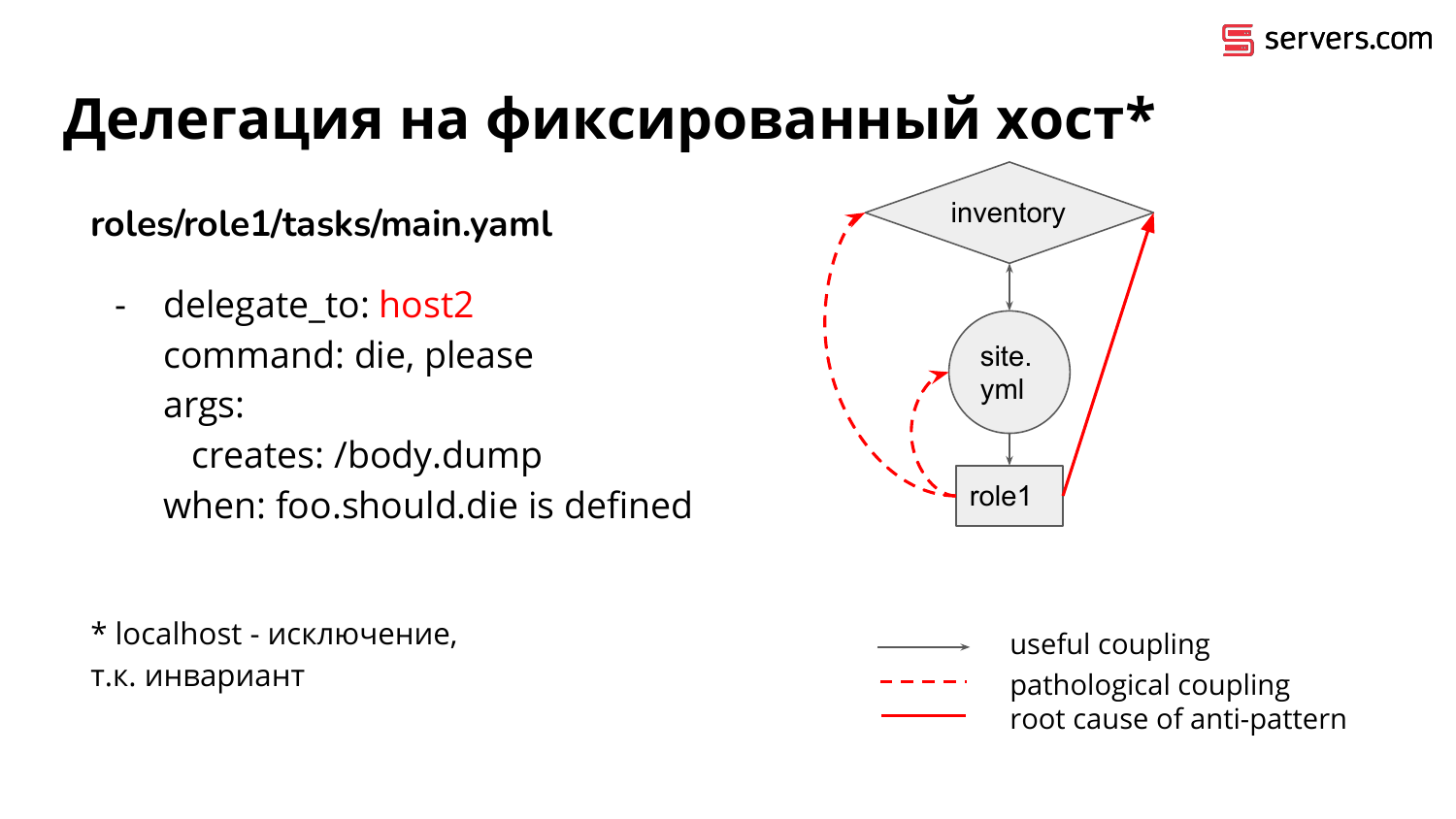

## **Коллизия имён переменных между ролями**

**roles/role1/tasks/main.yaml:**

- command: do {{ **foo** }}

**roles/role2/vars/main.yaml**

- **foo**: 'need in role 2'

#### **site.yaml**

 roles: [ role1, role2 ] vars: { foo: 1 }



- useful coupling
- pathological coupling
	- root cause of anti-pattern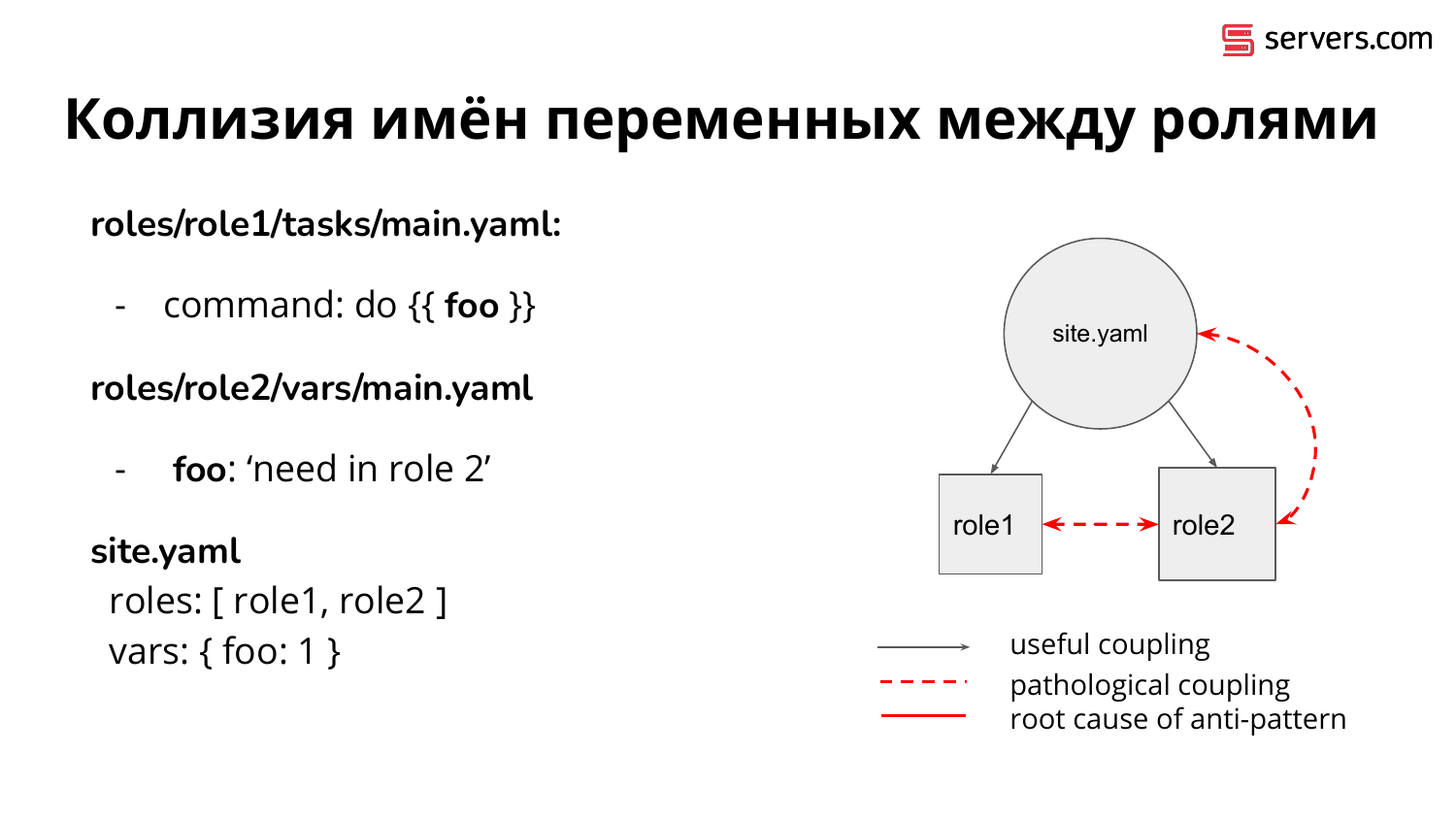

## **Ur nightmare**

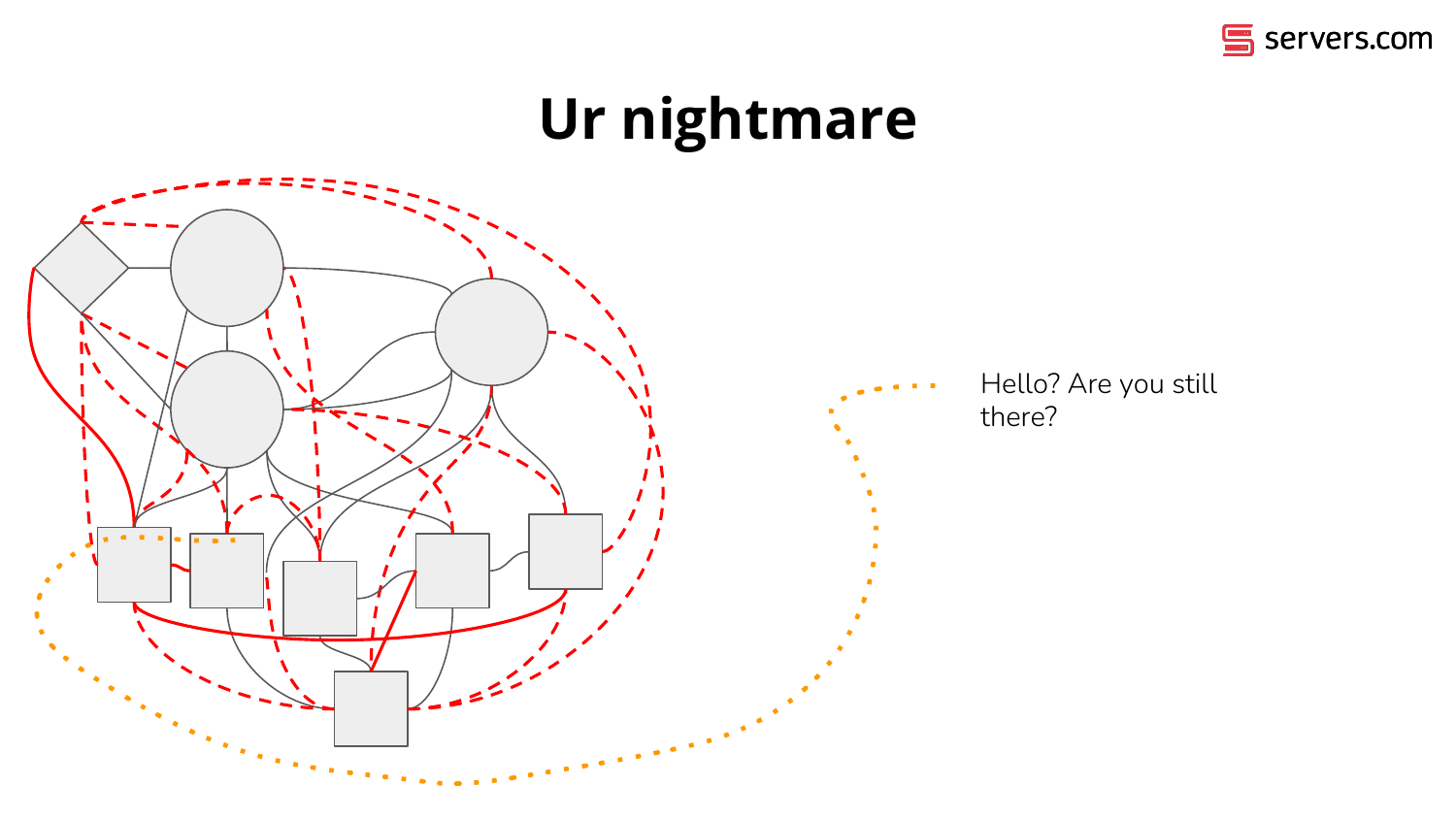

## **Плохое это новое хорошее**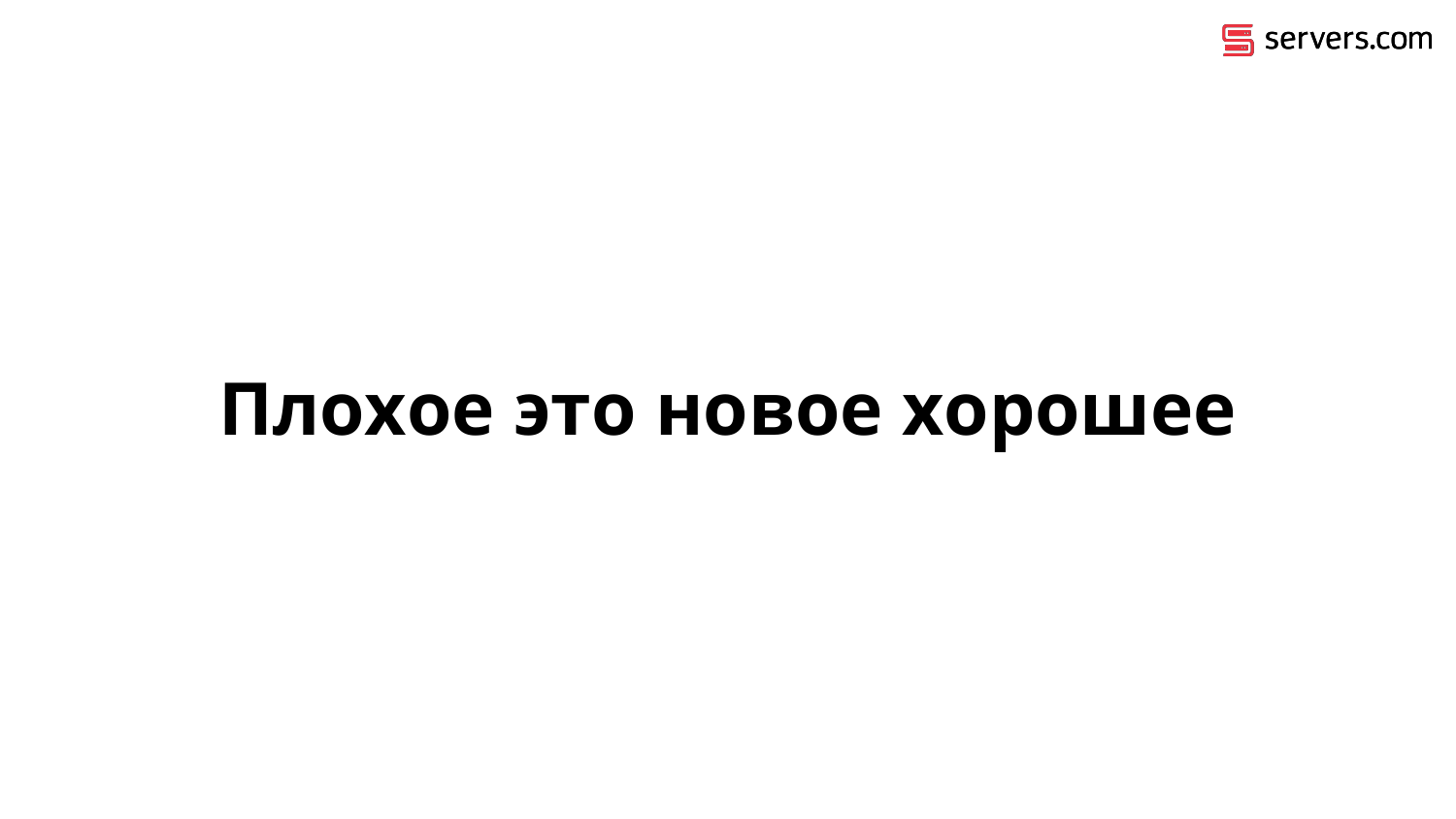

## **DRY is dead verbosity is a new KISS**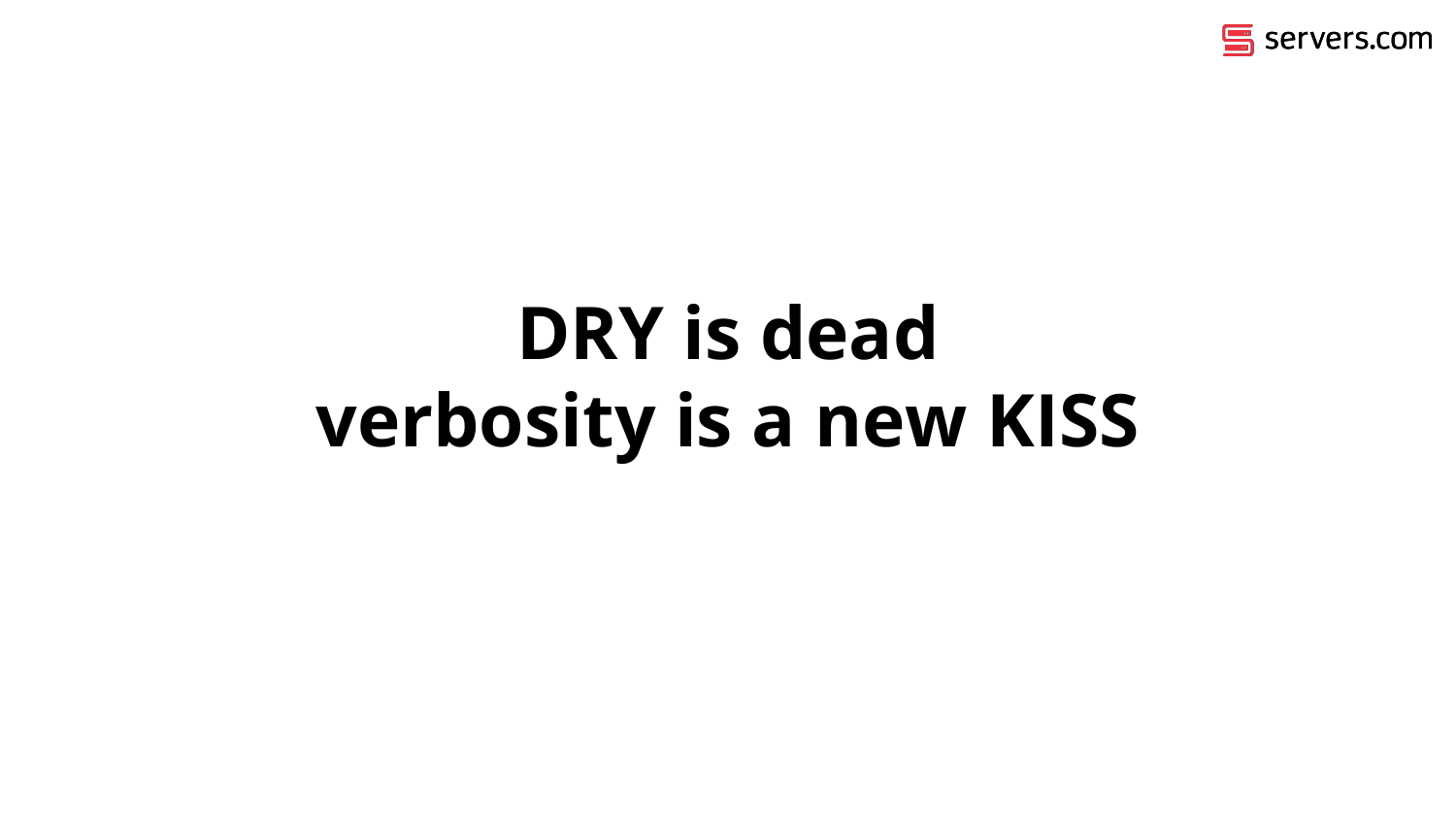

## **no pure function**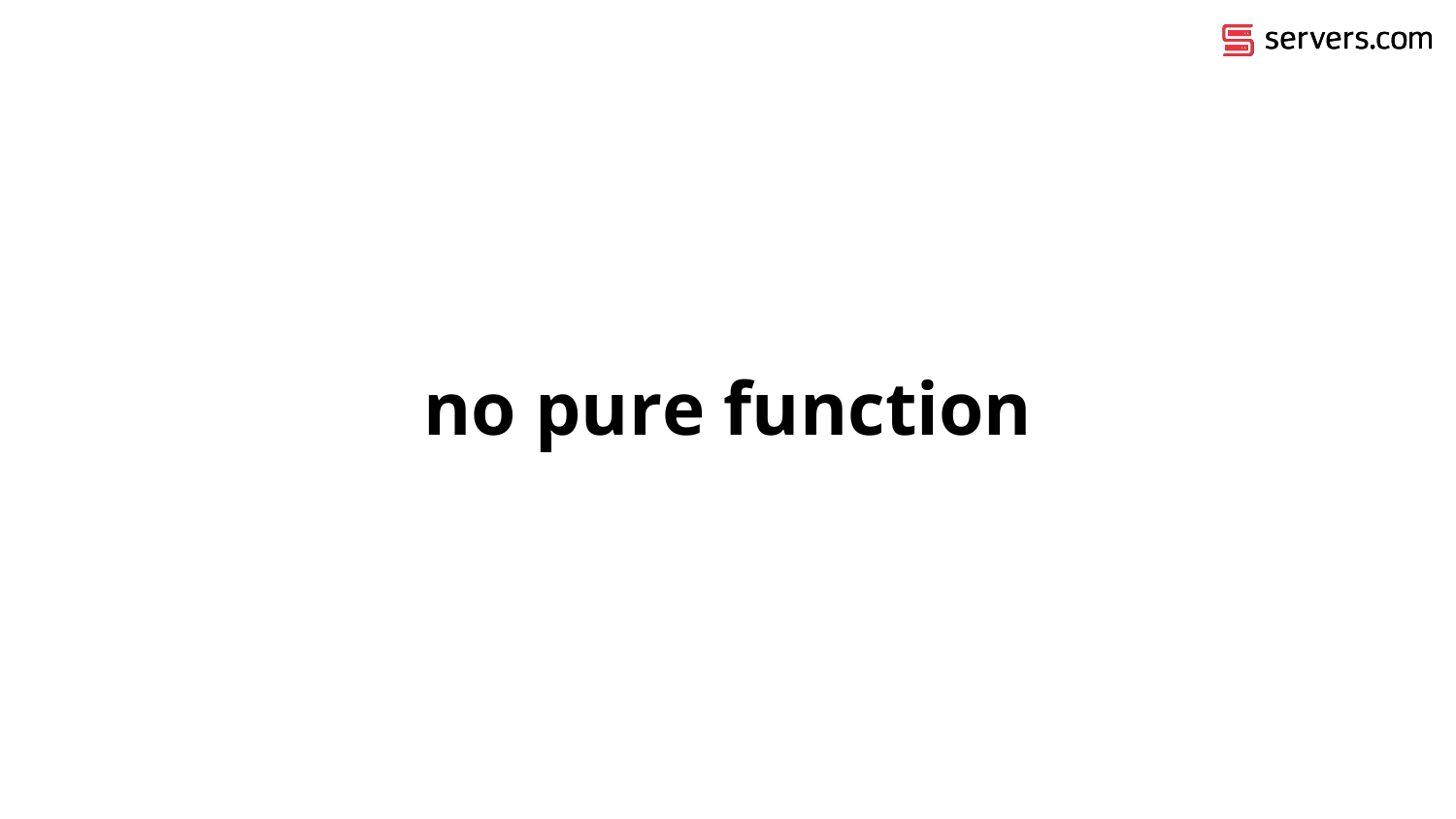

## **No tooling for coupling reduction**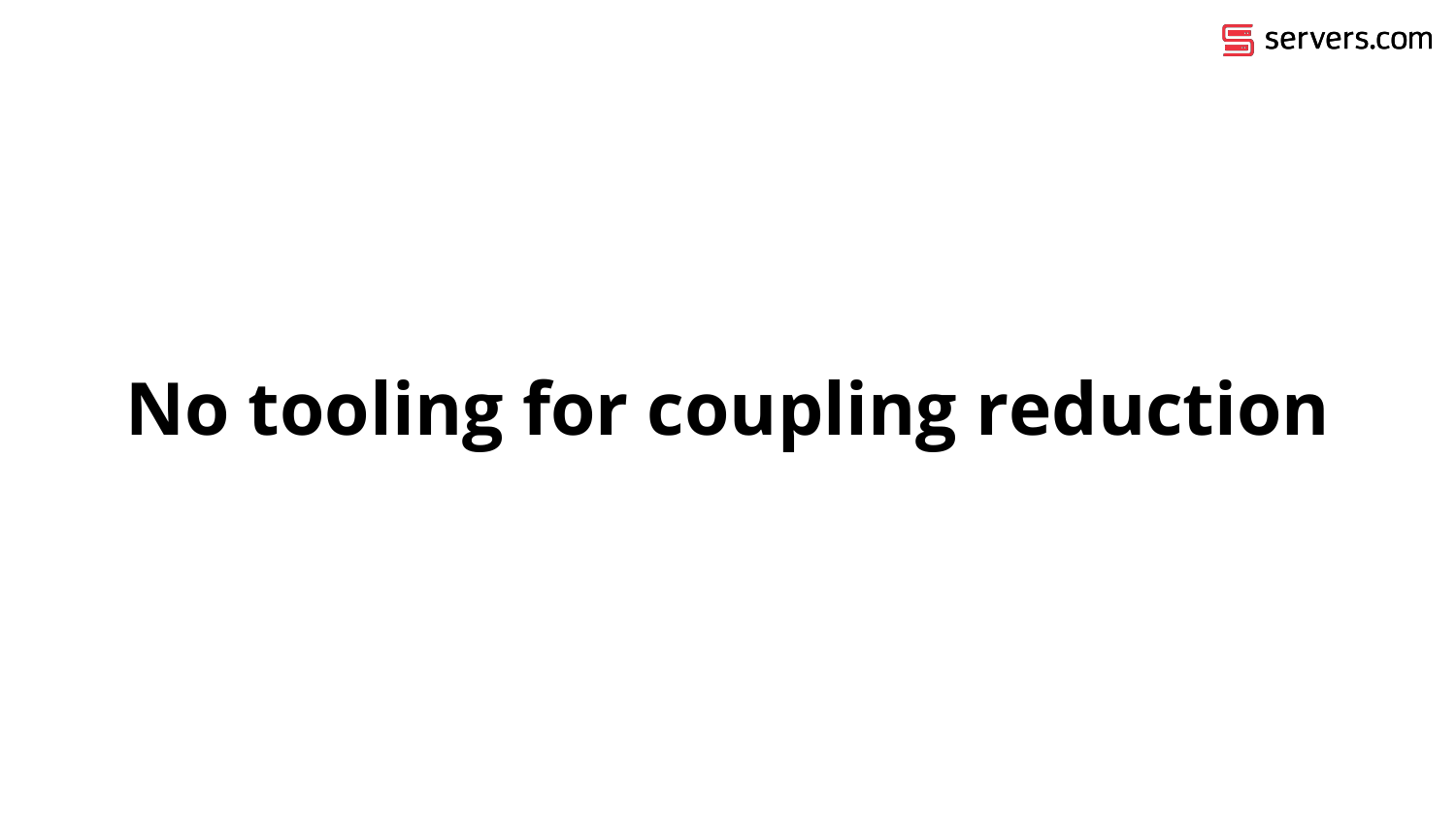

## **Модули и плагины**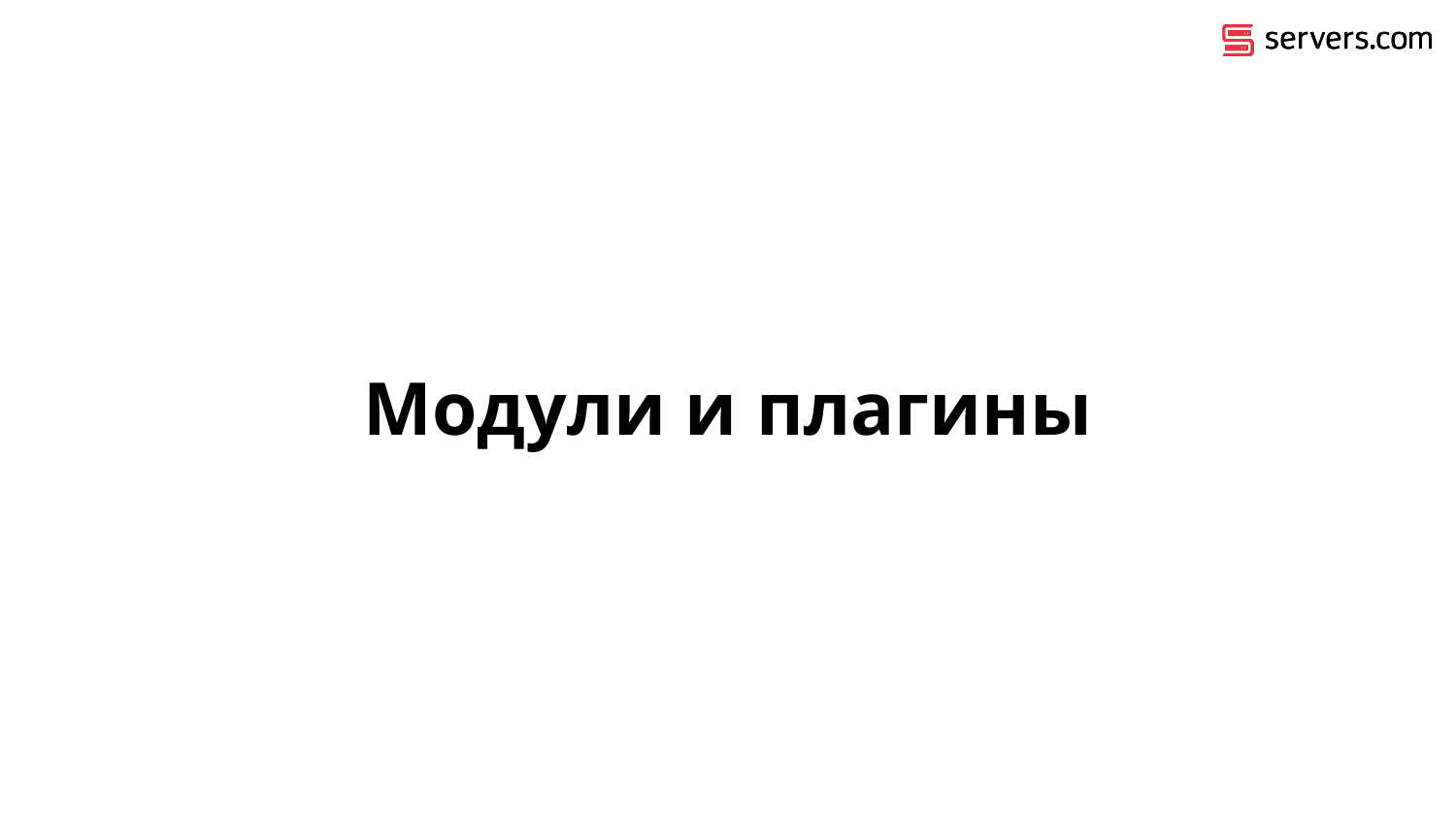

### ... но если очень надо, и обязательно Ансиблом...